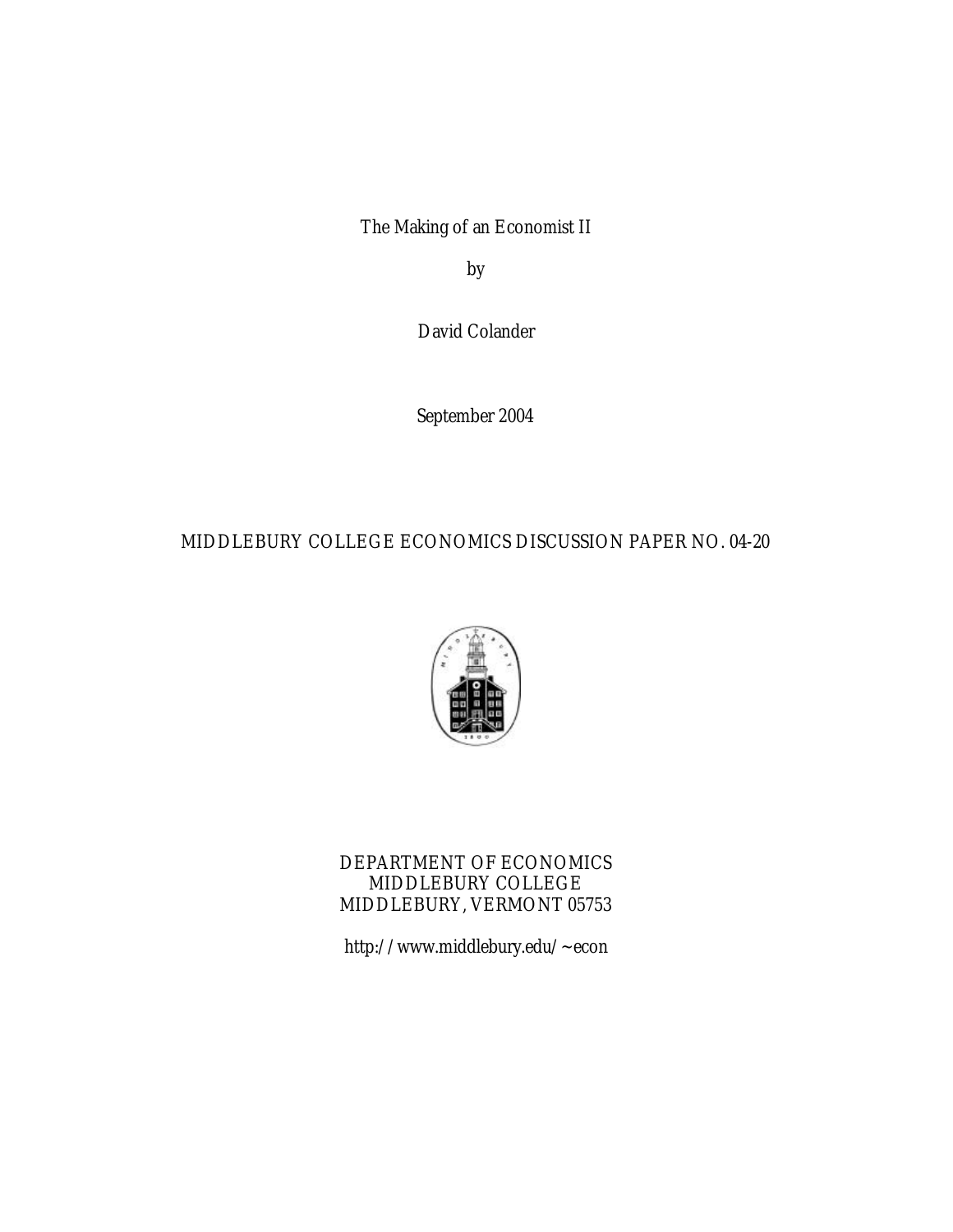### **The Making of an Economist II**

# **David Colander**

Individuals are not born as economists; they are molded through formal and informal training. This training shapes the way they approach problems, process information, and carry out research. That in turn influences the policies they favor and the role they play in society. The economics profession changes as cohorts with older-style training are replaced with cohorts with newer-style training. In many ways the replicator dynamics of graduate school play a larger role in determining economists' methodology and approach than all the myriad papers written about methodology. Arjo Klamer and I came to that belief in the early 1980s and it led us to publish our "Making of an Economist" (Colander and Klamer 1987) which in turn led to a much more thorough study of graduate economics education. (Hansen et al. 1991) Since that time I have been receivingnumerous suggestions to update our earlier study.<sup>1</sup> This paper is the update.

The paper reports the findings of a survey and interviews with graduate students at seven top-ranking graduate economics programs: University of Chicago, Columbia University, Harvard University, Massachusetts Institute of Technology, Stanford University, Yale University, and Princeton University. It explores who current graduate students are and what they think about economics, the economy, and graduate school. In doing so it shows us a snapshot of current training that can be compared to our earlier snapshot, giving us a sense of how graduate students and graduate education have changed over the past 20 years.<sup>2</sup> To maintain comparability, I followed the same procedures that I followed last [tim](#page-1-1)e, distributing an identical questionnaire, and following a similar interview procedure.<sup>3</sup>

#### **Profile of Students**

1

The profile of the typical graduate student in economics at highly selective institutions has not changed significantly since the last study. The average age is still 26 years. Students are predominantly male, although they are a somewhat smaller majority; the percentage of women in the survey increased from 18.9% to  $28.5\%$ .<sup>4</sup> A slight majority of the students did not go to graduate school directly after co[mpl](#page-1-3)eting their undergraduate degrees, but instead had a variety of jobs, primarily as economic research assistants.

<span id="page-1-0"></span> $<sup>1</sup>$  I did the study alone because Arjo has since moved to the University of Amsterdam in the Netherlands</sup> and is no longer involved in U.S. graduate economics education. Since our earlier book, *The Making of an Economist*, is out of print, I will make it available on the web at to come

<span id="page-1-1"></span> $2$  I have also looked at the changing views of students who were in the original study. These findings can be found in Colander (2002).

<span id="page-1-2"></span><sup>&</sup>lt;sup>3</sup> More specific information about the survey and interview procedures is given in Appendix A. The survey can be found on the Middlebury College Economic Working Papers website: to come. 4

<span id="page-1-3"></span><sup>&</sup>lt;sup>4</sup> This is in line with the 29.8 percentage of Ph. D.s awarded to women in the profession in 2003. (Blau 2004: 4)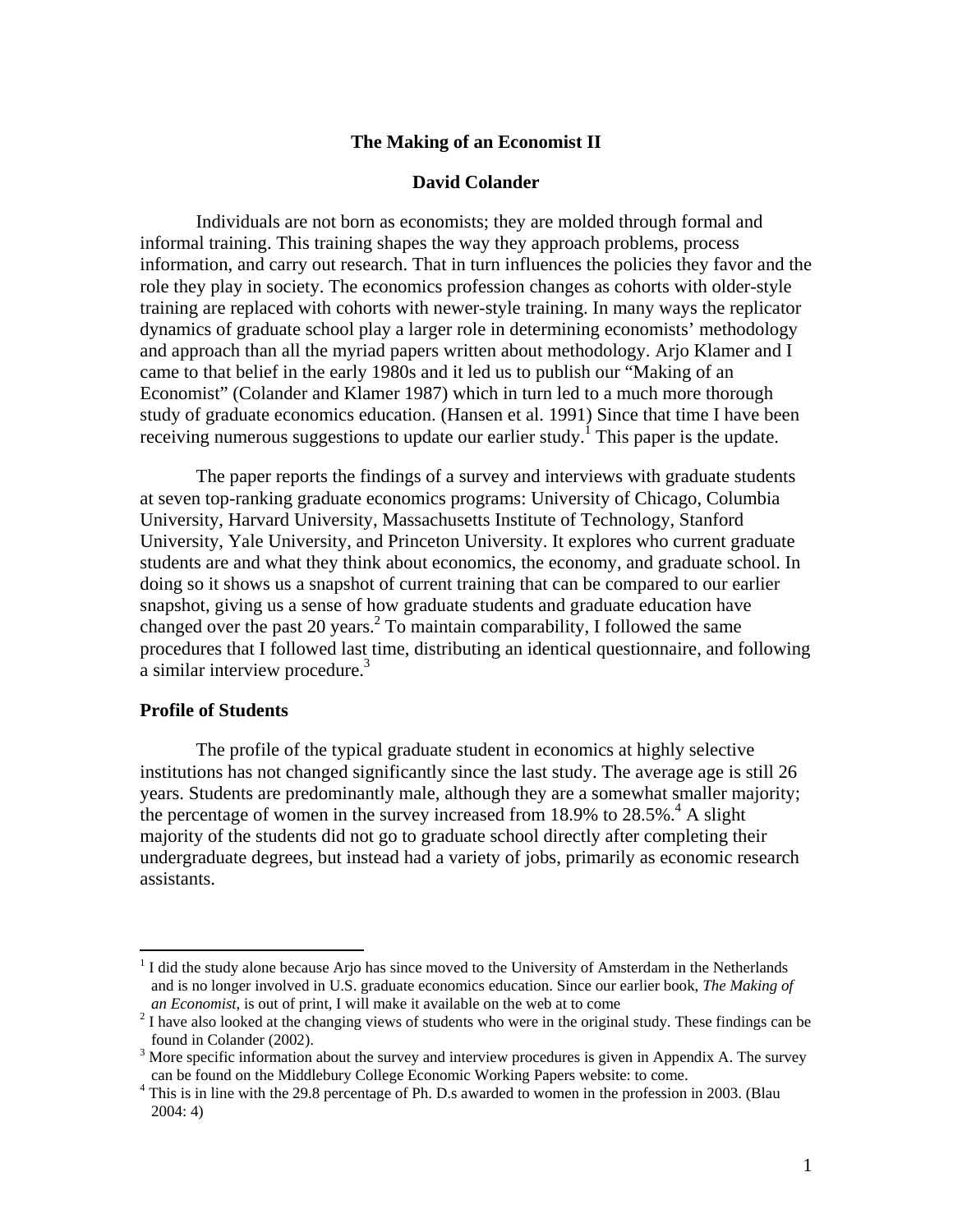The majority of the respondents (62%) are foreign. That percentage differed significantly by school; for example, 14% of the Chicago respondents were U.S. students, while  $78\%$  of the Stanford and MIT respondents were U.S. citizens.<sup>5</sup> The majority of the students are white. (68% of those who answered this question were [w](#page-2-0)hite; 18% Asian, 10% Hispanic, and 4% other; 21% chose not to answer this question.) The majority of the students (69%) said they were nonreligious and 65% said they were involved in a longterm relationship. Most came from upper middle class families, many from academic backgrounds.

The large majority (81%) had majored in economics as undergraduates; 21% had majored in mathematics; 22% had other majors. (A number of students had double majors.) U.S. students and foreign students who had done their undergraduate work in the United States were much more likely to have majored in math, reflecting the higher math content in foreign undergraduate economics programs. Even with this higher percentage of U.S. students who were math majors, in the interviews it was generally believed (by both U.S. and foreign students) that foreign students had the stronger math background, at least as it related to economics.

At these top schools, financial issues were not stressful for most students; 90% had fellowships in their first year. Only 9% found financial issues very stressful. Some students even stated that they were able to save during their studies. What students identified as most stressful was finding a dissertation topic: 29% found this very stressful and 33% found it stressful. Relations with faculty were generally not stressful. Those relations did, however, become more stressful over time, with 4% of first-year students finding relationships with faculty very stressful but 16% of fifth-year students finding those relationships very stressful.

Almost half of the students (47%) were involved in writing a scholarly paper. Most students beyond their third year were working; 65% of students beyond their third year were working as TAs and about 38% beyond the third year were working as research assistants. (Some were doing both.)

Economists are often thought of as conservative, but that was not the case in the previous study nor in this study; in this study 47% of the students classified themselves as liberal, 24% as moderate, 16% as conservative, and 6% as radical. (Six percent stated that politics were unimportant to them.) This compares to the last study when 47% considered themselves liberal, 22% moderate, 15% conservative and 12% radicals. Thus, the biggest decline is in radicals, a change that I suspect parallels the change in the student population at large. The students' views were slightly more liberal than those of their

<u>.</u>

<span id="page-2-0"></span> $<sup>5</sup>$  In the interviews the students suggested that Americans were more likely to have filled out the</sup> questionnaire, so the percentage of foreign students at these schools is likely greater than the percentage of respondents. For example, the students at MIT reported a 50/50 split between U.S. and foreign students, but 78% of the respondents at MIT were U.S. citizens. I would estimate that about 70-75% of the students at these top graduate schools are foreign, which is a higher percentage than the 52% found by Aslanbeigui and Montecinos (1998) for the period 1995-1996. This suggests that the percentage of foreign graduate students has continued to increase, although the surveyed schools are different.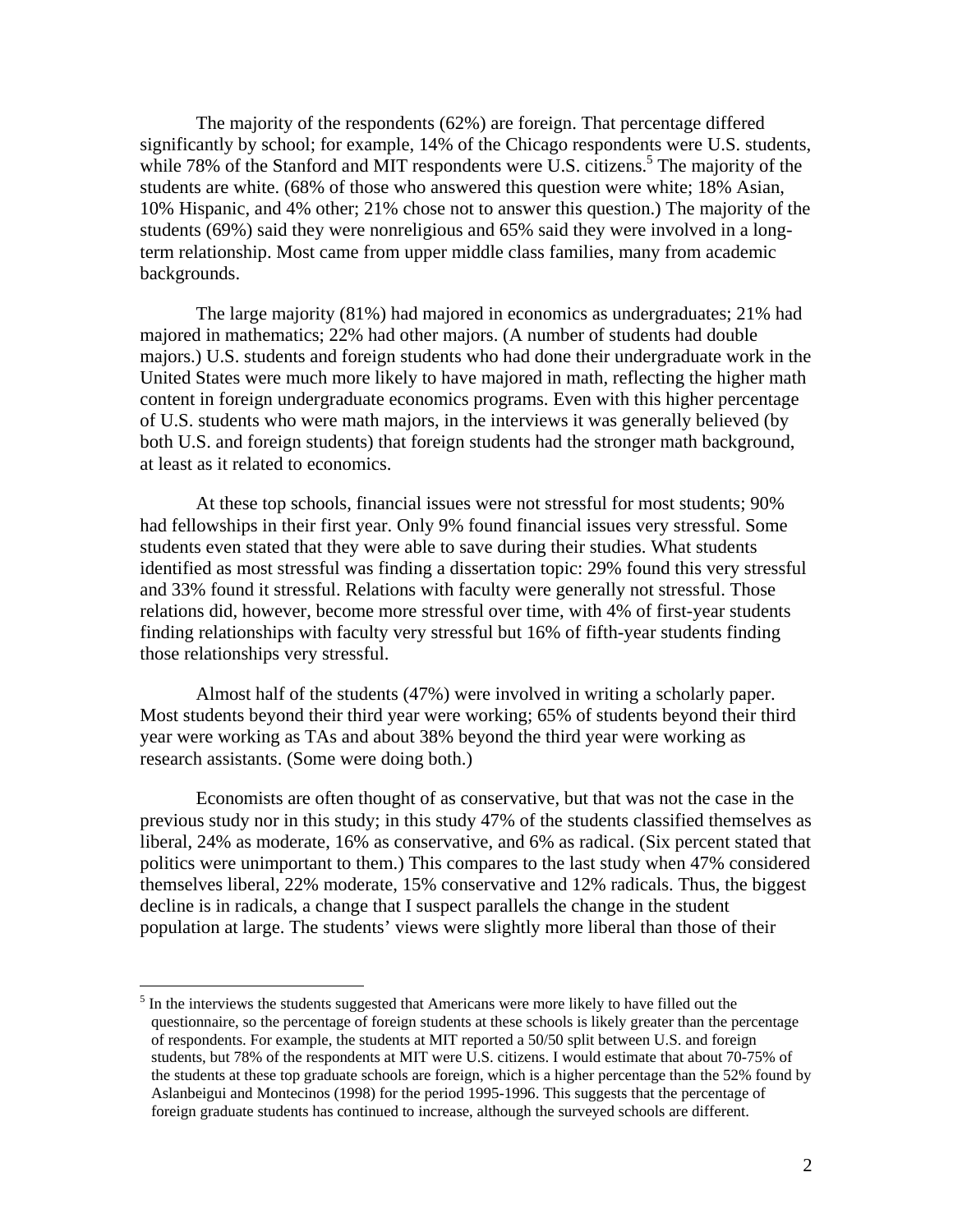parents, 40% of whom they classified as liberal, 36% as moderate, 16% as conservative, and 3% as radical.

The large majority of students (80%) felt that their political views did not change in graduate schools, although that changed by year with 10% of first-year students reporting a change in their views, but 32% of fourth- and higher-year students reporting a change in their views. Insight into the students' changing political views can be gleaned from the political views by year. 10% of first year students considered themselves conservative; by the fourth and fifth year, this number had risen to 23%. There was also a large drop by year in students who considered themselves radical; that percentage fell from 13% of first-year students to only 1% of fourth-year and higher students. This is consistent with the view that economic training makes students more conservative and eliminates radicals.

# **Interests of Students**

The majority of the students were positive about their graduate school experience, although students in the first and second year often were concerned by the lack of relevance of what they were learning. A typical comment of upper-level students was, "The first two years were miserable. Now it is kind of fun and exciting, but I'm not sure the pain was worth it." First-year students were more likely to question the relevance of economics. One wrote, "I'm not convinced I'm doing anything that matters outside the ivory tower of academia." Despite these feelings the concern was slightly less than it was in the previous study, and there seemed to be less cynicism than in the previous study. Only 7% said they would not have undertaken the program if they could do it over; 16% said they were unsure.

In terms of future jobs the majority of students planned on an academic career; only 7% said they did not plan to pursue an academic career. The majority of the students (59%) expected to be at a major university in 15 years, 18% at a major research institution, 18% at an institution involved in policy-making, and 9% at a good liberal arts school. This involved some changes from the previous study, when only 41% expected to be at a major university, 32% expected to be at a policy-making institute, and 16% expected to be at a good liberal arts school. Since graduate training is definitely geared toward training students for academic careers in major universities, this suggests a more effective selection process than before.

Although approximately the same percentage of students (50% compared to 53% in the previous study) listed desire to engage in policy formulation as very important, in this study the students do not see this policy interest as incompatible with their academic careers. My interpretation of this result is that the policy role they see themselves playing is more in keeping with the role that the majority of academic economists actually play. That role is not that of a person directly involved in making policy within a political arena, but instead as a person engaged in policy formation via providing expert and empirical support rather than direct policy implementation. One student put it this way: "Although a direct link to policy formation is not always present, economists serve a crucial role in providing clarification of issues both technically and in policy debates."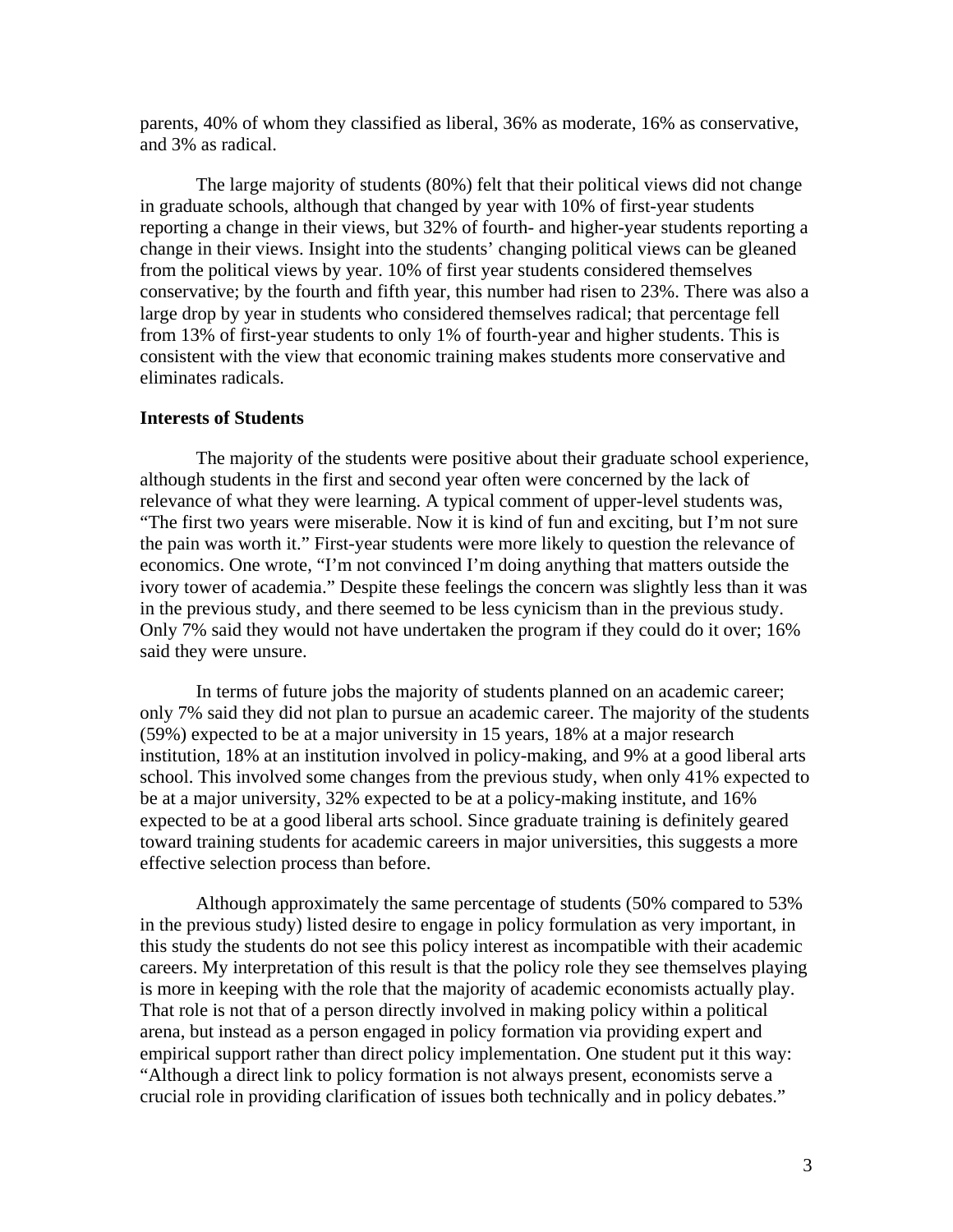Most students (68%) did not consider political reasons to be important in their decision to do graduate work in economics; only 11% saw it as very important.

In the interviews, the push by the faculty toward major research universities was clear. One student stated, "There is definitely a perception among the graduate students that you're better off not advertising that you're not interested in a research university." Another said, "I mentioned to one of my advisors last year that I might be interested in policy research, which I really am interested in, and she was definitely dismissive." Creating researchers for major universities is clearly the role that these schools see for themselves.

There were some changes in the interest of students in various fields since the earlier study. Economic development, labor, and public finance increased in importance while macro theory, political economy, money and banking, international trade, industrial organization, and history of thought decreased in importance. In most areas interest did not vary significantly by year, but it decreased somewhat by year for both macro and money and banking. The largest change by year occurred in the interest in the history of thought, where interest fell and students progressed, with 19% of first-year students interested in history of thought, 16% of second-year students, and then about 3% of thirdyear and higher students being interested in the history of thought. Women were more interested in labor and less interested in theory, macro, and history of economic thought.

In the interviews, macro received highly negative marks across schools. A typical comment was the following: "The general perspective of the micro students is that the macro courses are pretty worthless, and we don't see why we have to do it, because we don't see what is taught as a plausible description of the economy. It's not that macroeconomic questions are inherently uninteresting; it is just that the models presented in the courses are not up to the job of explaining what is happening. There's just a lot of math, and we can't see the purpose of it." The students did point out, however, that foreign students were more likely to study macro than were U.S. students.

# *Perceived Importance of Alternative Skills*

Perhaps the most discussed finding in our earlier study concerned what students felt put them on the fast track. In the earlier study having a broad knowledge of the economics literature was seen as very important by only 10% of the students, and having a thorough knowledge of the economy was seen as very important by only 3% of the students. In table 1 I report the results from the earlier study compared with the results from this study.

| <b>Very</b><br>Important |          |     | Moderately<br>Important |     | Unimportant | Don't<br>know |          |
|--------------------------|----------|-----|-------------------------|-----|-------------|---------------|----------|
| new                      | previous | new | previous                | new | previous    | new           | previous |

#### **Table 1: Perceptions of Success**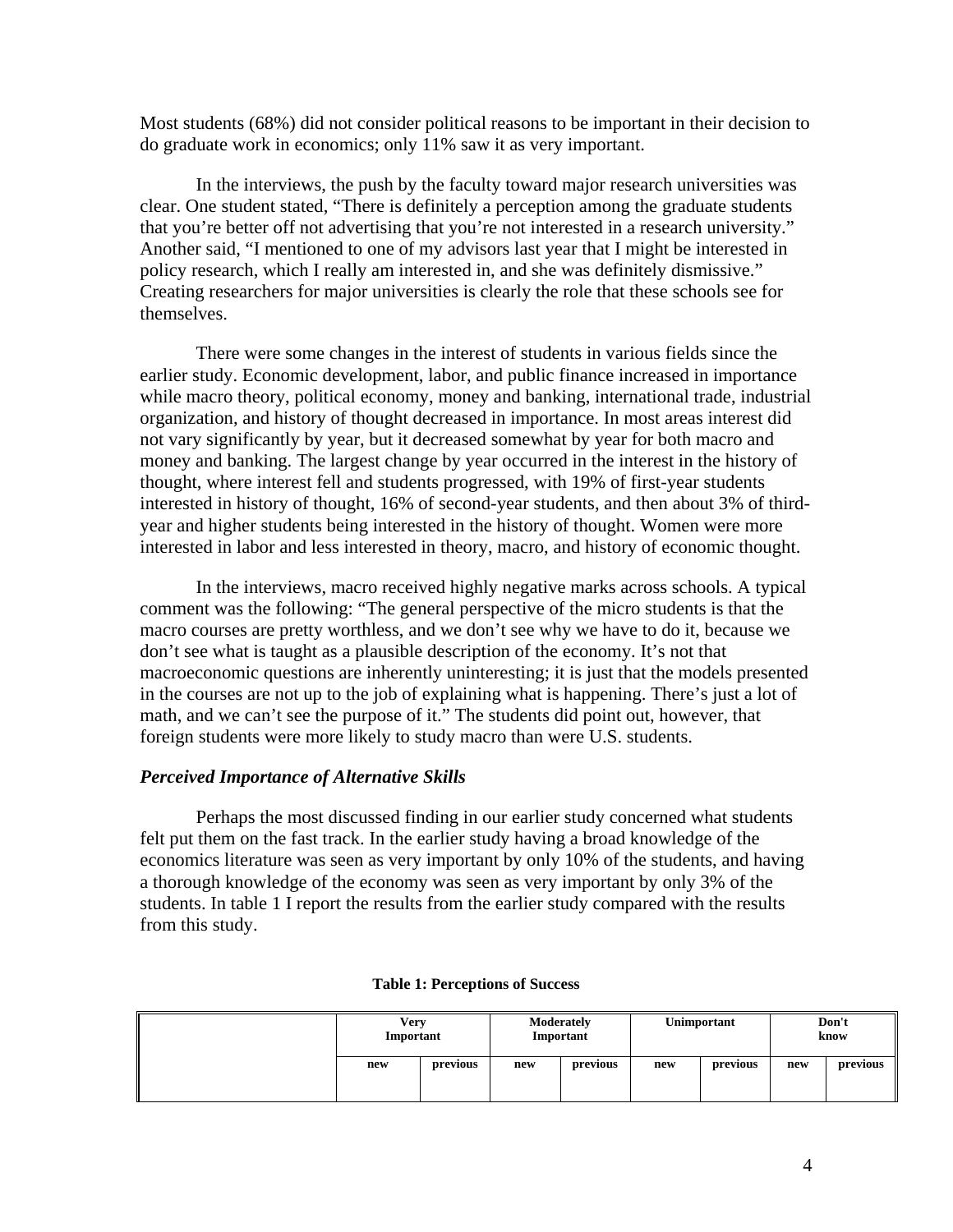| Being smart in the sense that                                   | 51.10% | 65.00% | 38.33% | 32.00% | 7.05%  | 3.00%  | 1.76%  | 1.00% |
|-----------------------------------------------------------------|--------|--------|--------|--------|--------|--------|--------|-------|
| they are good at problem solving                                |        |        |        |        |        |        |        |       |
| Being interested in, and                                        | 29.96% | 16.00% | 52.42% | 60.00% | 12.33% | 23.00% | 3.52%  | 1.00% |
| good at, empirical research                                     |        |        |        |        |        |        |        |       |
| <b>Excellence in mathematics</b>                                | 30.40% | 57.00% | 51.98% | 41.00% | 13.66% | 2.00%  | 2.64%  | 0.00% |
|                                                                 |        |        |        |        |        |        |        |       |
| Being very knowledgeable<br>about one particular field          | 35.24% | 37.00% | 42.29% | 42.00% | 14.54% | 19.00% | 6.61%  | 2.00% |
|                                                                 |        |        |        |        |        |        |        |       |
| <b>Ability to make connections</b><br>with prominent professors | 33.04% | 26.00% | 40.09% | 50.00% | 18.50% | 16.00% | 6.61%  | 9.00% |
|                                                                 |        |        |        |        |        |        |        |       |
| A broad knowledge of the                                        | 10.57% | 10.00% | 44.49% | 41.00% | 35.24% | 43.00% | 8.37%  | 5.00% |
| economics literature                                            |        |        |        |        |        |        |        |       |
| A thorough knowledge of the<br>economy                          | 9.25%  | 3.00%  | 24.23% | 22.00% | 50.66% | 68.00% | 14.54% | 7.00% |

As you can see in Table 1, this time the view of the importance of literature remained much the same, but students believing that having a thorough knowledge of the economy was very important increased from 3% to 9%. Being interested in empirical research also increased significantly in importance with the percentage finding it very important increasing from 16% to 30%. The increased emphasis given to empirical work could also be seen in other parts of the survey. For example, a typical response to the question of their idea of a successful economist was "someone who affects policies by empirical studies." Problem solving, the most important skill by far last time, went down somewhat in importance, from 65% to 51% finding it very important. Excellence in mathematics also went down significantly, from 57% to 30% finding it very important.

In many ways this table summarizes my perception of the changes that have occurred in the profession over the last fifteen years. Math is still important, but less importance is given to math for the sake of math, and more importance is given to empirical work, which means that knowledge of the economy is more important. Economics is still a field that gives its literature little importance, but it is a field that is much more consciously empirical than it was, and the students believe that their ability to do good empirical work is what separates them from the other social scientists.

Additional insight into the students' views can be gained by considering the views by year. Interest in doing outside reading in mathematics, which overall was 35%, had a significant difference by year, with 53% of first-year students thinking readings in mathematic very important, but only 22% of fifth-year students seeing it as very important. The same sense of the declining importance of mathematics by year can be seen when we look at the answers to this question by year. Excellence in mathematics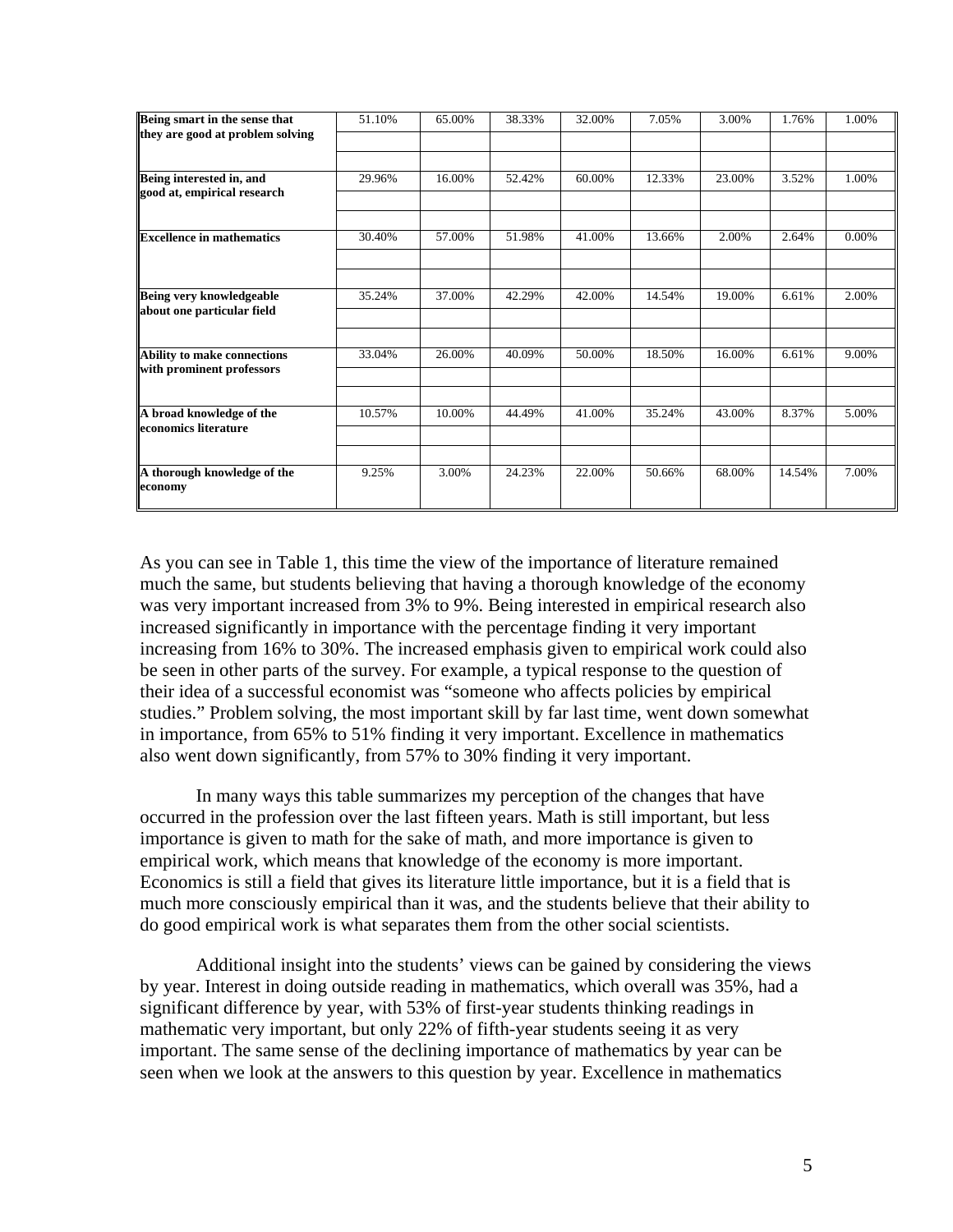was seen by 46% of the first-year students as very important in putting someone on the fast track; the number finding it very important falls to 18% by the fifth year.

A slightly different picture emerges when we consider views on the stress caused by mathematics by year and by gender. Students finding math stressful was greatest in first year students with 18% of the first-year students finding it very stressful. By the third year that had decreased to 5%, but then it increased in the fourth- and fifth-year students to about 10%. My interpretation of that finding is that while the core program is centered on math, the field courses are not, and in the third year students are choosing a dissertation so math is not their main concern. But then in the fourth and fifth year when they are actually writing the dissertation, some students again face the problem of solving the models, which brings the math stress, back. In terms of gender, 23% of women but only 7% of the men found mathematics highly stressful. It seems that the degree of mathematics is an important reason for the smaller number of women in economics. This is not necessarily that they cannot do it; in interviews the women showed a strong knowledge of mathematics; it was more a reflection that they were more stressed by it.

The breakdown by year provides a somewhat different picture of "having a thorough knowledge of the economy." Even though the total seeing it as very important rose from 3% to 9%, the importance of knowledge of the economy did not rise as students progressed through their education; instead it fell, with about 15% of first-and second-year students seeing it as very important to put them on the fast track, but less than 1% of the fourth- and fifth- year students seeing it as very important.

Foreign students were much more likely to see a thorough knowledge of the economy as very important, with 13% seeing it as very important and 2% of U.S. students seeing it as very important. My interpretation of this data is that foreign students are more likely to be going back home and working in policy positions, where a knowledge of the economy is important, whereas U.S. students are more likely to be going into academia, where they will specialize in a particular area of study and will not be using general knowledge of the economy. The decline in importance by year suggests that as the students get into writing their dissertation, their interests narrow from a general interest to an interest in their particular field.

# *Relevance of Graduate Training*

One of the criticisms that has often been made of graduate economic education is its lack of relevance, and last time we began our paper with a discussion of the view that "Departments of economics are graduating a generation of idiot savants, brilliant at esoteric mathematics yet innocent of actual economic life." Some observers saw our previous survey as a confirmation of that view. That view is still around, but it is less widespread, and there was an increase in the general relevance that the students found for economics. For example, in the previous study 34% of the students strongly agreed that neoclassical economics is relevant for economic problems; this time the number increased to 44%. The number strongly agreeing that economists agree on fundamental issues also went up from 4% last time to 9% this time. Similarly, the increase in the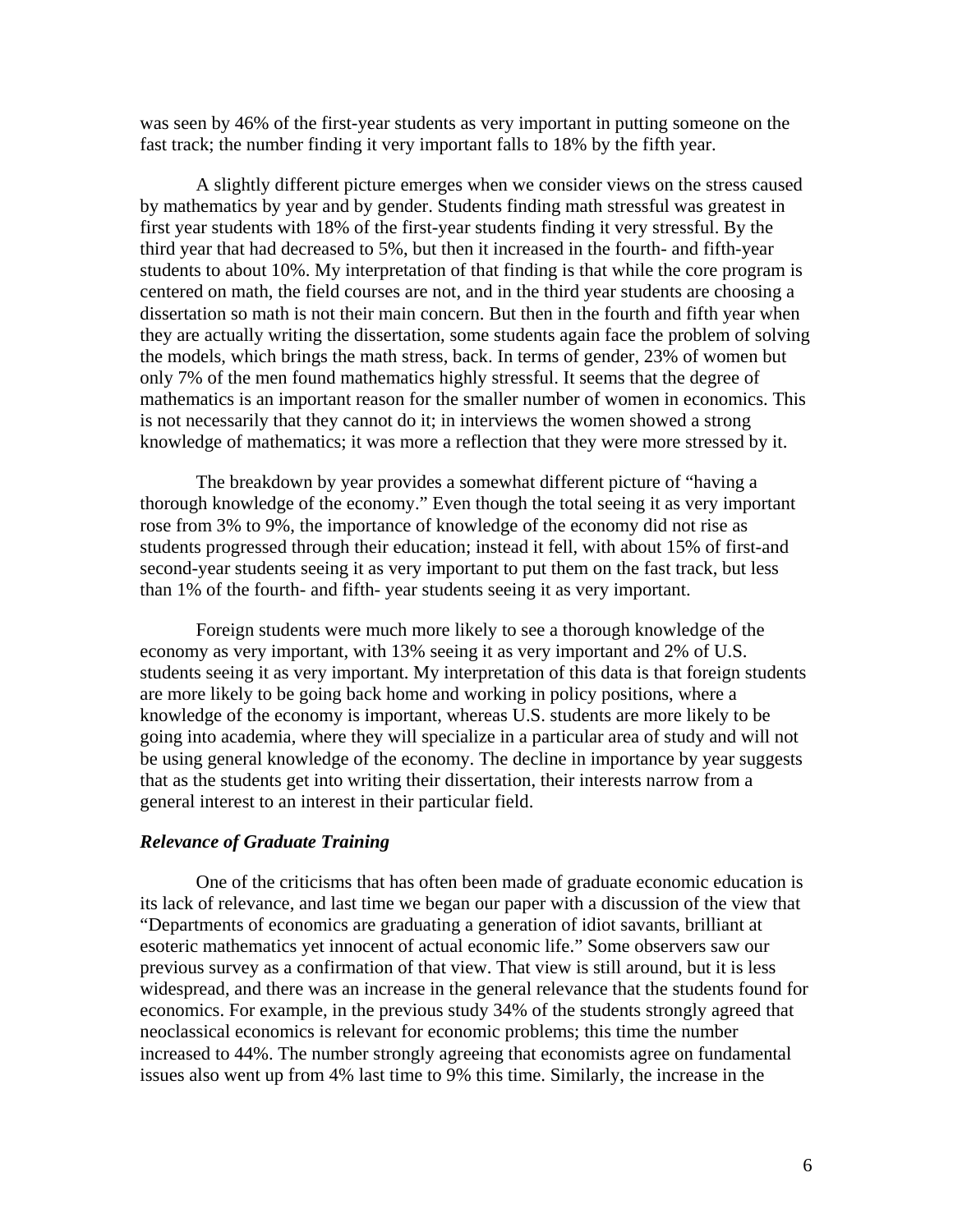number of students seeing economics as the most scientific of the social sciences rose from 28% to 50%.

My interpretation of these changes is twofold. First, there is better information about graduate school, and the students coming in are better informed about what it is. That means that those who think what economists currently do is relevant are the ones going into economics. A second reason is that graduate school has changed. While graduate economics education is still highly mathematical, it is much more empirical; the math that is used is less real analysis and more applied mathematics that ties in with the empirical work, and hence is relevant for policy analysis. Finally, in many of these top programs, while the math is presented in the first two years, the core exams, and the class exams, do not require an in-depth knowledge of the math, but instead simply an ability to do a variation of a fairly well-defined problems. Given the strong math background of many of the students, math is no longer seen as a major obstacle; it is simply a tool to be used when appropriate. For example, one graduate student stated, "You learn the five tricks of the math as it applies to economics and that's it for the math."

Whatever their views, the students were well on their way to being acclimated to being economists. For example, a defining attribute of an economist is often thought to be his or her use of the concept of optimizing behavior, and the students fit this mold. In the study 74% of the students stated that they used the notion of individual optimization behavior very often; 23% saying they used it only infrequently.

### **Differences Among Schools**

Another of the interesting findings in the earlier study was the distinctive characteristic of various schools. Table 2 reports the opinions of economics as a science by school in the previous student and in the current study.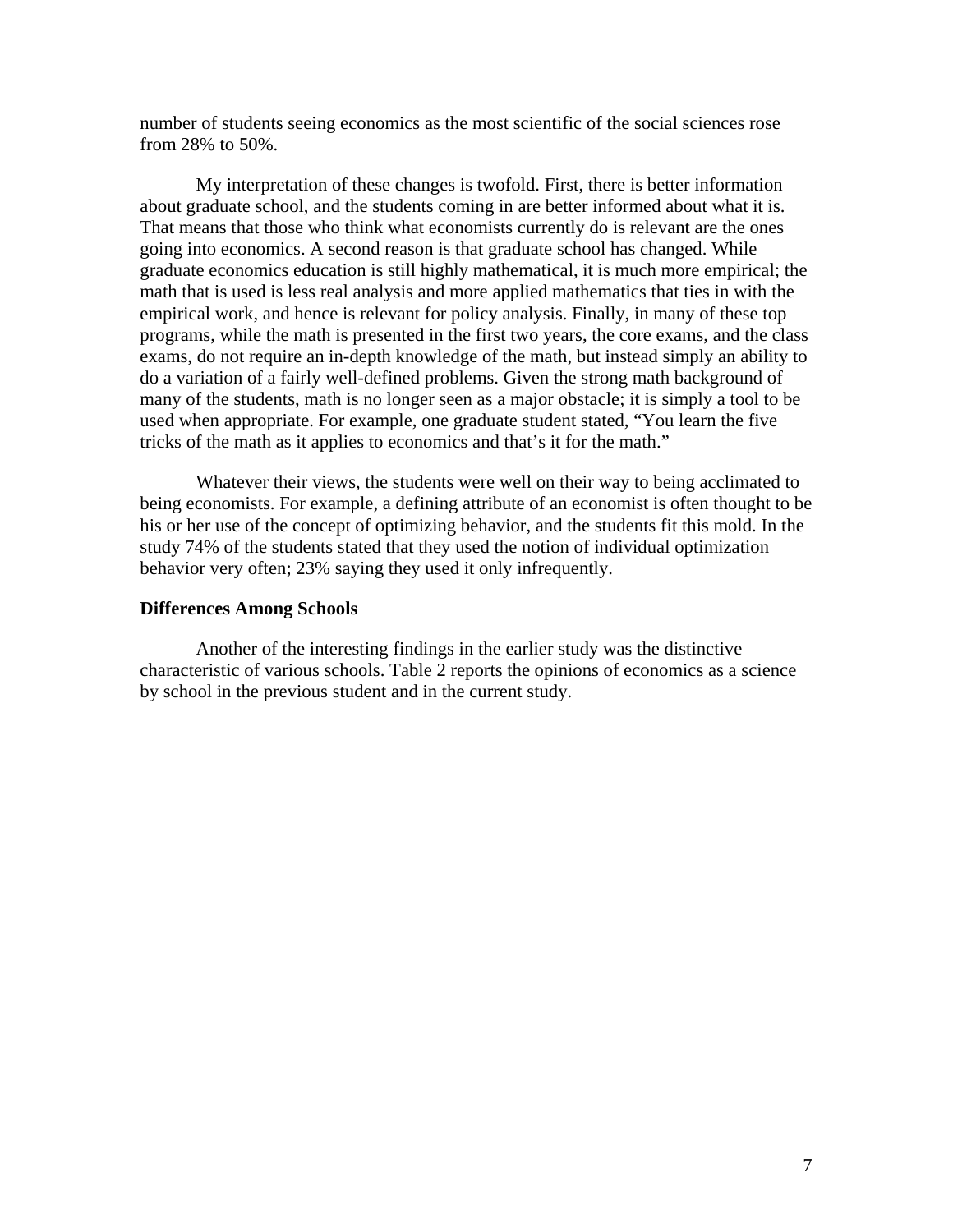|                                                                   |      | <b>Strongly agree</b> |      | <b>Agree somewhat</b> |      | <b>Disagree</b> |      | <b>No Clear opinion</b> |  |
|-------------------------------------------------------------------|------|-----------------------|------|-----------------------|------|-----------------|------|-------------------------|--|
|                                                                   | Then | <b>Now</b>            | Then | <b>Now</b>            | Then | <b>Now</b>      | Then | <b>Now</b>              |  |
| Neoclassical economics relevant                                   |      |                       |      |                       |      |                 |      |                         |  |
| total                                                             | 34%  | 44%                   | 54%  | 45%                   | 11%  | 5%              | 1%   | 5%                      |  |
| Chicago                                                           | 69%  | 63%                   | 28%  | 25%                   | 3%   | 7%              | 0%   | 5%                      |  |
| Princeton                                                         |      | 29%                   |      | 65%                   |      | 3%              |      | 3%                      |  |
| Harvard                                                           | 20%  | 55%                   | 56%  | 43%                   | 22%  | $0\%$           | 2%   | 3%                      |  |
| Yale                                                              | 33%  | 40%                   | 60%  | 47%                   | 8%   | 7%              | 0%   | 7%                      |  |
| MIT                                                               | 31%  | 26%                   | 56%  | 74%                   | 22%  | 0%              | 2%   | $0\%$                   |  |
| Columbia                                                          | 24%  | 33%                   | 68%  | 44%                   | 8%   | 4%              | 0%   | 19%                     |  |
| Stanford                                                          | 34%  | 29%                   | 60%  | 46%                   | 6%   | 21%             | 0%   | 4%                      |  |
| Economists agree on the fundamental issues                        |      |                       |      |                       |      |                 |      |                         |  |
| total                                                             | 4%   | 9%                    | 40%  | 43%                   | 52%  | 44%             | 4%   | 4%                      |  |
| Chicago                                                           | 3%   | 8%                    | 47%  | 53%                   | 44%  | 37%             | 6%   | 2%                      |  |
| Princeton                                                         |      | 6%                    |      | 44%                   |      | 47%             |      | 3%                      |  |
| Harvard                                                           | 2%   | 13%                   | 27%  | 55%                   | 68%  | 29%             | 2%   | 3%                      |  |
| Yale                                                              | 13%  | 14%                   | 33%  | 21%                   | 47%  | 50%             | 7%   | 14%                     |  |
| MIT                                                               | 4%   | 9%                    | 31%  | 43%                   | 60%  | 39%             | 4%   | 9%                      |  |
| Columbia                                                          | 4%   | $0\%$                 | 48%  | 33%                   | 44%  | 59%             | 4%   | 7%                      |  |
| Stanford                                                          | 2%   | 13%                   | 51%  | 22%                   | 43%  | 65%             | 4%   | $0\%$                   |  |
| We can draw a sharp line between positive and normative economics |      |                       |      |                       |      |                 |      |                         |  |
| total                                                             | 9%   | 12%                   | 23%  | 34%                   | 62%  | 40%             | 6%   | 14%                     |  |
| Chicago                                                           | 22%  | 14%                   | 38%  | 38%                   | 34%  | 38%             | 6%   | 10%                     |  |
| Princeton                                                         |      | 13%                   |      | 19%                   |      | 52%             |      | 16%                     |  |
| Harvard                                                           | 9%   | 11%                   | 4%   | 47%                   | 84%  | 32%             | 2%   | 11%                     |  |
| Yale                                                              | 7%   | 7%                    | 33%  | 20%                   | 60%  | 53%             | 0%   | 20%                     |  |
| MIT                                                               | 7%   | 13%                   | 16%  | 22%                   | 73%  | 48%             | 4%   | 17%                     |  |
| Columbia                                                          | 0%   | 15%                   | 32%  | 27%                   | 52%  | 42%             | 16%  | 15%                     |  |
| Stanford                                                          | 9%   | 4%                    | 30%  | 52%                   | 55%  | 26%             | 6%   | 17%                     |  |
| Economics is the most scientific of the social sciences           |      |                       |      |                       |      |                 |      |                         |  |
| total                                                             | 28%  | 50%                   | 39%  | 27%                   | 19%  | 16%             | 14%  | 6%                      |  |
| Chicago                                                           | 47%  | 69%                   | 28%  | 25%                   | 9%   | 10%             | 16%  | 7%                      |  |
| Princeton                                                         |      | 56%                   |      | 13%                   |      | 22%             |      | 9%                      |  |
| Harvard                                                           | 9%   | 54%                   | 43%  | 23%                   | 30%  | 15%             | 18%  | 8%                      |  |
| Yale                                                              | 13%  | 33%                   | 47%  | 53%                   | 40%  | $0\%$           | 0%   | 13%                     |  |
| MIT                                                               | 27%  | 43%                   | 36%  | 26%                   | 24%  | 22%             | 13%  | 9%                      |  |
| Columbia                                                          | 36%  | 50%                   | 24%  | 23%                   | 28%  | 27%             | 12%  | $0\%$                   |  |
| Stanford                                                          | 27%  | 35%                   | 31%  | 48%                   | 23%  | 17%             | 19%  | $0\%$                   |  |

### **Table 2: Opinions of economics as a science: comparison among schools**

The breakdown by schools shows significant convergence in views, with less difference among schools in this study compared to the previous. For example, in the previous study Chicago stood out as a major outlier. While Chicago is still an outlier, it is less so than before. For example, notice that in the previous study Chicago stood out on the high end as seeing neoclassical economics relevant, and Harvard stood out on the low end. This time the overall results of students strongly agreeing that neoclassical economics was relevant increased, but the number strongly agreeing at Chicago decreased, while the number strongly agreeing at Harvard increased significantly. Today, in terms of their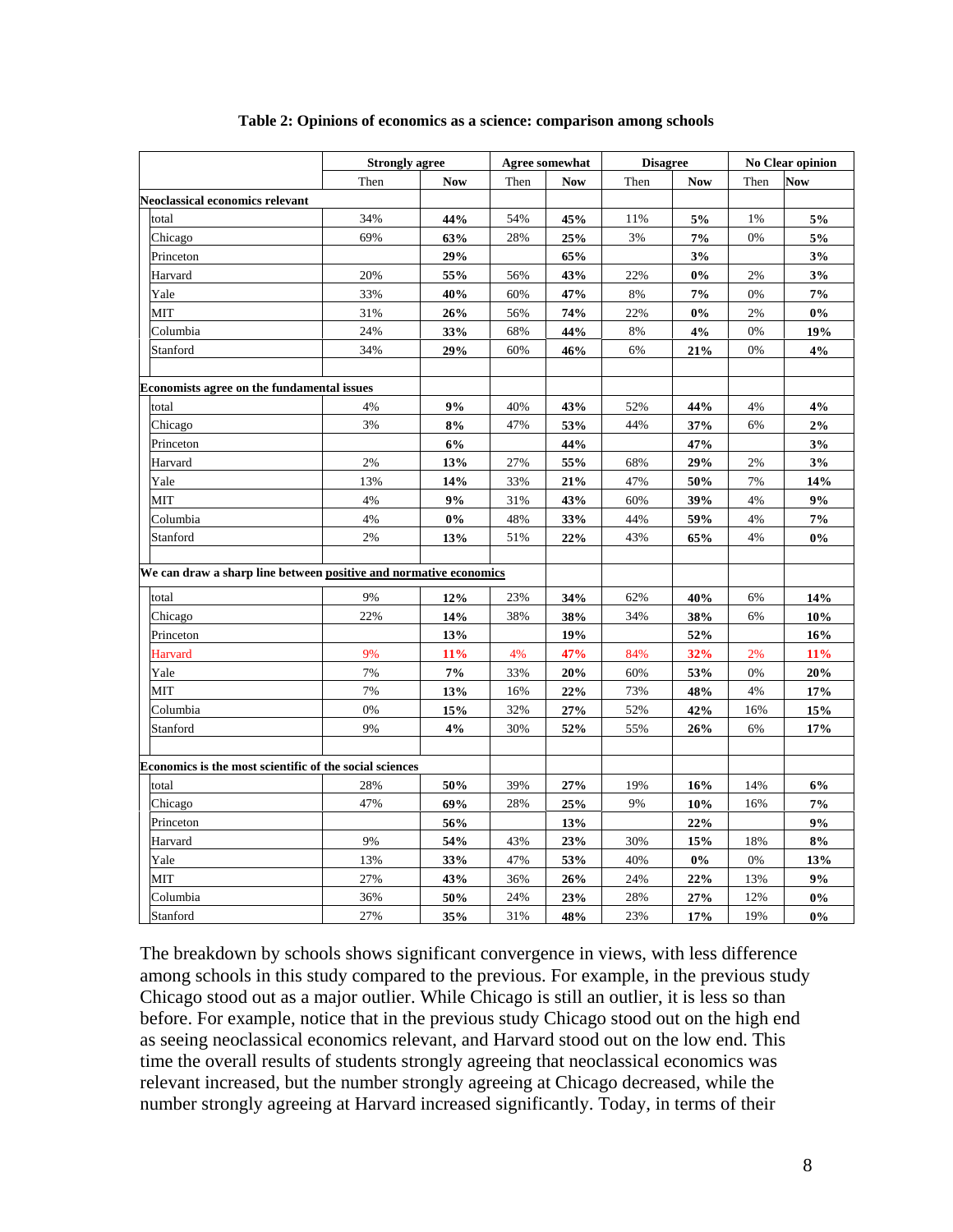views of the relevance of neoclassical economics there is only a slight difference between Harvard and Chicago; they both see neoclassical economics as more relevant than do the other schools.<sup>6</sup>

Another question where a school stood out was in the question of whether economists agreed on fundamental issues. In answering this question Columbia had no student who strongly agreed. When I asked Columbia students about this they stated that the policy views of two major professors at Columbia were starkly opposed, and that this may well account for the result.

Turning now to the overall changes in the students' views on these questions, as you can see in Table 2, today economics is regarded as more relevant and more scientific, with slightly more agreement on fundamental issues, than was the case 20 years ago. Specifically, there was also a substantial increase in those students agreeing that economics is the most scientific of the social sciences, with an increase in the percentage of students strongly agreeing increasing from 28% to 50%. While Chicago was still an outlier here, again it was less so than in our previous study. Other schools have come to the position that Chicago was at earlier, and Chicago increased more. The most substantial change was in Harvard, where 54% now strongly agreed that economics is the most scientific social science whereas only 9% had believed that earlier.

I also asked students to compare their current views on various issues with the views that they believed they held before they came to graduate school. Table 3 reports those results. (To save space I report only "strongly agree.")

1

<span id="page-9-0"></span><sup>6</sup> This finding is subject to different interpretations. In the 1980s when we did the first study, the term "neoclassical economics" stood for mainstream economics and was contrasted with a substantial undercurrent of heterodox thought that existed at the time. Today, the term neoclassical is far less used, and mainstream economics has incorporated many elements that previously were considered heterodox in developments in fields such as behavioral economics and evolutionary game theory. Today, the term "neoclassical" is not a term that is generally used. For example, when I asked a Stanford student why Stanford students' views on neoclassical economics differed from those at other schools, he stated, "It would probably just be that the people didn't know what neoclassical economics was."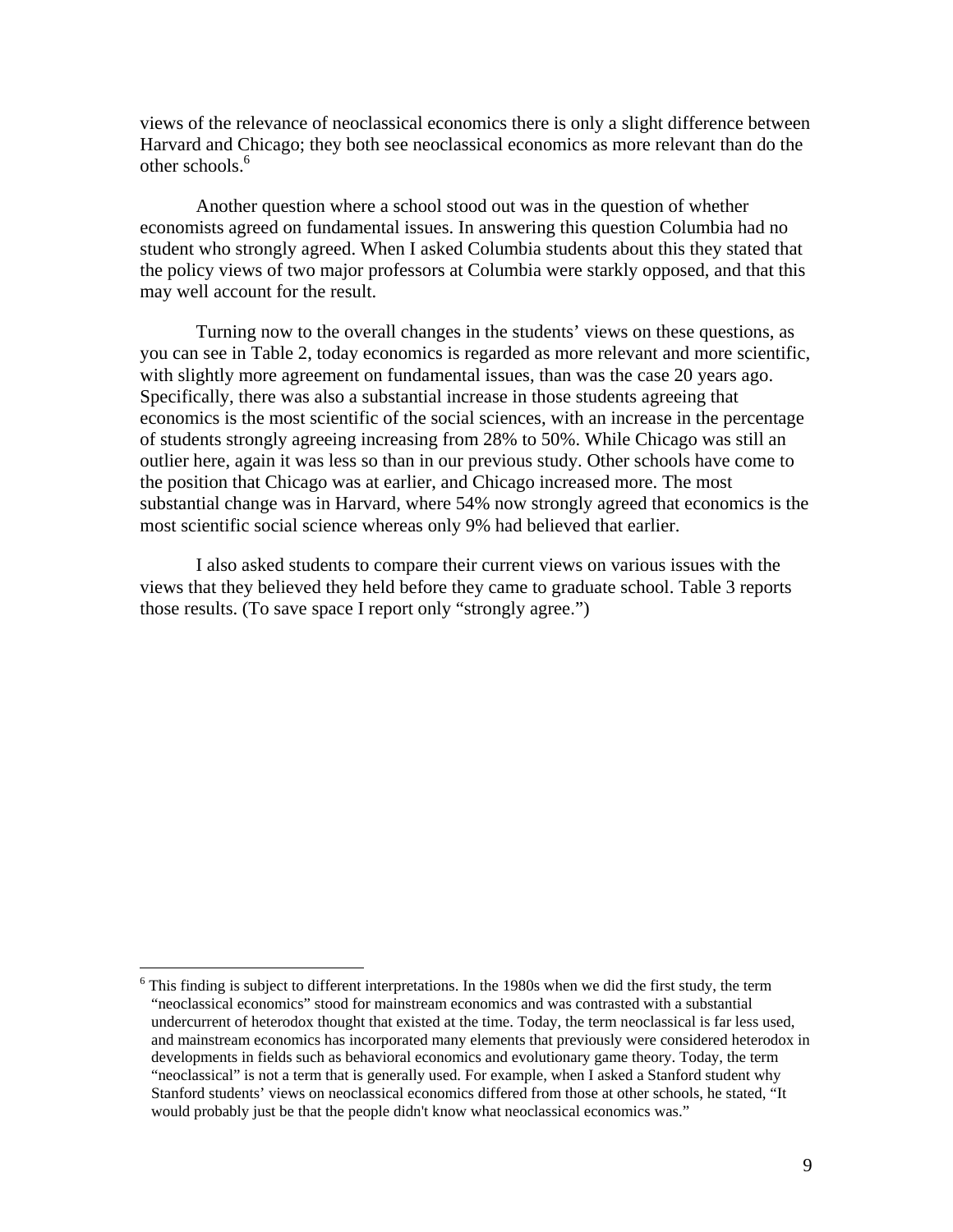|                                                  |            | <b>Current</b>  | <b>Before</b>   |
|--------------------------------------------------|------------|-----------------|-----------------|
|                                                  |            | <b>Strongly</b> | <b>Strongly</b> |
|                                                  |            | Agree           | Agree           |
|                                                  | total      | 44.09%          | 36.56%          |
|                                                  | Chicago    | 63.33%          | 44.26%          |
|                                                  | Princeton  | 29.03%          | 30.30%          |
|                                                  | Harvard    | 55.00%          | 47.50%          |
|                                                  | Yale       | 40.00%          | 31.25%          |
| <b>Neoclassical economics is</b>                 | MIT        | 26.09%          | 30.43%          |
| relevant for todav                               | Columbia   | 33.33%          | 28.57%          |
|                                                  | Stanford   | 29.17%          | 26.92%          |
|                                                  |            |                 |                 |
|                                                  | total      | 8.76%           | 10.91%          |
|                                                  | Chicago    | 8.33%           | 16.39%          |
|                                                  | Princeton  | 6.25%           | 9.09%           |
|                                                  | Harvard    | 13.16%          | 13.89%          |
| <b>Economists agree on the</b>                   | Yale       | 14.29%          | 0.00%           |
| fundamental issues                               | MIT        | 8.70%           | 13.04%          |
|                                                  | Columbia   | 0.00%           | 7.41%           |
|                                                  | Stanford   | 13.04%          | 4.17%           |
|                                                  |            |                 |                 |
|                                                  | total      | 11.68%          | 15.07%          |
|                                                  | Chicago    | 13.79%          | 15.25%          |
|                                                  | Princeton  | 12.90%          | 18.75%          |
| We can draw a sharp line<br>between positive and | Harvard    | 10.53%          | 10.26%          |
| normative economics                              | Yale       | 6.67%           | 6.67%           |
|                                                  | МIТ        | 13.04%          | 21.74%          |
|                                                  | Columbia   | 15.38%          | 19.23%          |
|                                                  | Stanford   | 4.35%           | 12.00%          |
|                                                  |            |                 |                 |
|                                                  | total      | 35.78%          | 25.66%          |
|                                                  | Chicago    | 32.20%          | 18.03%          |
|                                                  | Princeton  | 34.38%          | 21.21%          |
|                                                  | Harvard    | 33.33%          | 33.33%          |
| Learning neoclassical econ                       | Yale       | 46.67%          | 31.25%          |
| is learning a set of tools                       | <b>MIT</b> | 22.73%          | 34.78%          |
|                                                  | Columbia   | 48.15%          | 28.57%          |
|                                                  | Stanford   | 41.67%          | 23.08%          |
|                                                  |            |                 |                 |
|                                                  | total      | 50.23%          | 45.54%          |
|                                                  | Chicago    | 69.39%          | 46.67%          |
| <b>Economics is the most</b>                     | Princeton  | 56.25%          | 42.42%          |
| scientific of the social                         | Harvard    | 53.85%          | 64.10%          |
| sciences                                         | Yale       | 33.33%          | 37.50%          |
|                                                  | MIT        | 43.48%          | 39.13%          |
|                                                  | Columbia   | 50.00%          | 28.57%          |
|                                                  | Stanford   | 34.78%          | 48.00%          |
|                                                  |            |                 |                 |

# **Table 3: Current vs. Earlier Perspectives on Economics**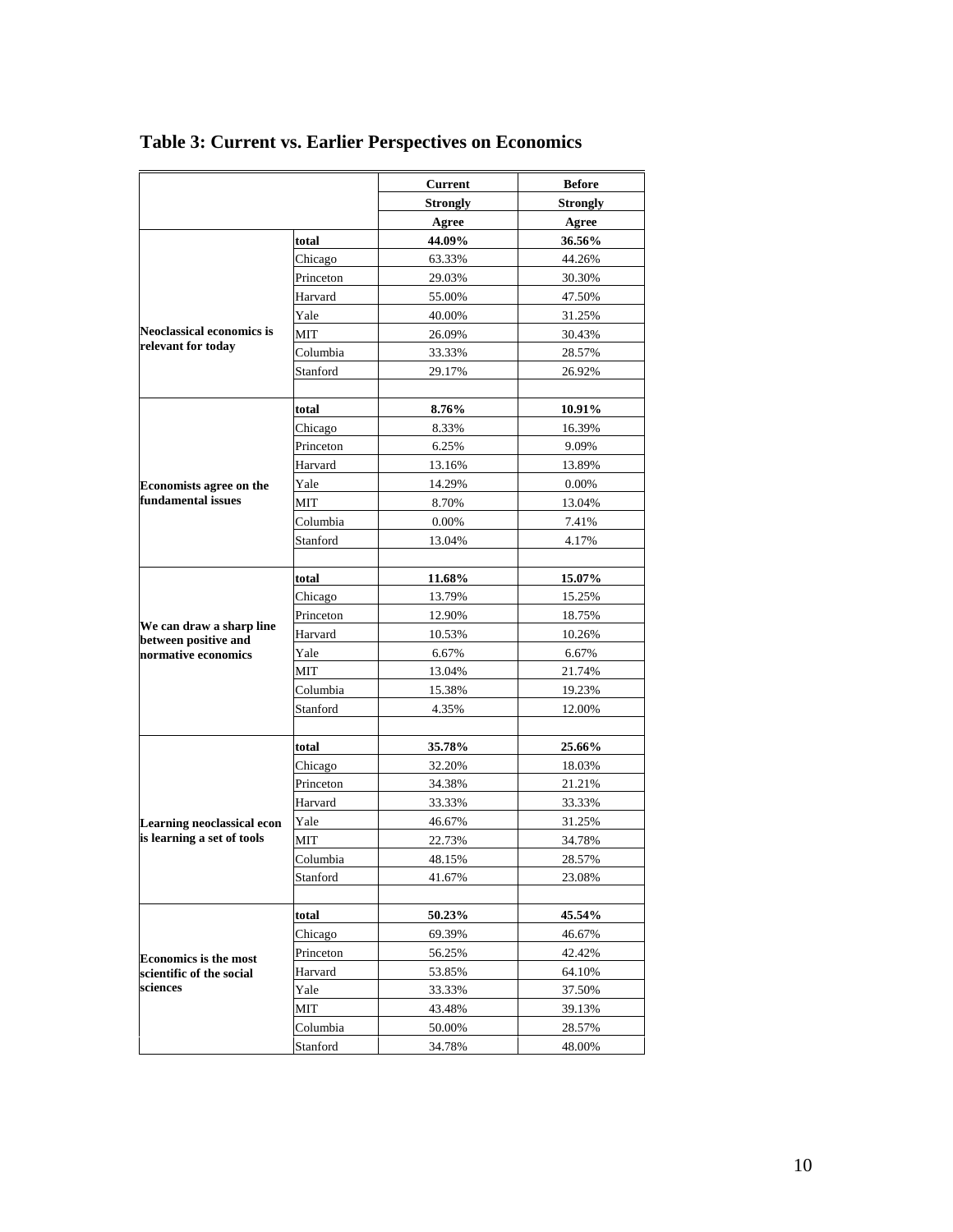In it you can see how students believed that their views had changed differed by school. Overall, most students saw themselves as believing that neoclassical economists had become more relevant; the percentage strongly agreeing increasing from 37% to 44%. However, Chicago showed the largest increase, jumping from 44% to 63%, while MIT actually declined. In terms of agreeing on fundamental issues we also see differences among the changes in beliefs among schools, with Chicago, MIT, and Columbia showing decreases in the view that economists agree on fundamental issues, and Yale and Stanford showing increases.

There were also changes in views that learning neoclassical economics is learning a set of tools, with all schools but MIT increasing, and Harvard remaining the same. In regard to seeing economics as the most scientific of the social sciences there were also differences. Harvard, Yale, and Stanford decreased, while Chicago, Princeton, Columbia, and MIT increased.

# *Differences in Political Orientation Among Schools*

There were also some differences in political orientation among schools as, can be seen in Table 4.

|                                     |                   | Chicago | Princeton | <b>Harvard</b> | Yale   | <b>MIT</b> |        | <b>Columbial Stanford</b> | <b>Total</b> |
|-------------------------------------|-------------------|---------|-----------|----------------|--------|------------|--------|---------------------------|--------------|
|                                     |                   |         |           |                |        |            |        |                           |              |
| <b>Indicate vour</b>                | Conservative      | 18.97%  | 19.35%    | 12.82%         | 0.00%  | 8.70%      | 14.29% | 28.00%                    | 16.13%       |
| political                           | Moderate          | 20.69%  | 22.58%    | 20.51%         | 30.77% | 30.43%     | 25.00% | 24.00%                    | 23.50%       |
| orientation:                        | Liberal           | 43.10%  | 38.71%    | 64.10%         | 61.54% | 43.48%     | 50.00% | 44.00%                    | 48.39%       |
|                                     | Radical           | 3.45%   | 12.90%    | 2.56%          | 7.69%  | 13.04%     | 3.57%  | 0.00%                     | 5.53%        |
|                                     | Politics are      | 13.79%  | 6.45%     | 0.00%          | 0.00%  | 4.35%      | 7.14%  | 4.00%                     | 6.45%        |
|                                     | unimportant to me |         |           |                |        |            |        |                           |              |
|                                     |                   |         |           |                |        |            |        |                           |              |
| Did your political                  |                   |         |           |                |        |            |        |                           |              |
| views change in<br>graduate school? | No                | 81.67%  | 81.25%    | 72.50%         | 62.50% | 73.91%     | 75.00% | 92.59%                    | 78.32%       |
|                                     | Yes               | 18.33%  | 18.75%    | 27.50%         | 37.50% | 26.09%     | 25.00% | 7.41%                     | 21.68%       |

**Table 4: Political Views of Different Schools** 

What I found surprising here is that Chicago is not a major outlier; Stanford students saw themselves as more conservative than Chicago. Stanford students were also least likely to change their views. (Seven percent saw their views changing.) Yale students saw their views changing the most. (Thirty-seven percent saw their views changing.) In the survey I also asked those who did change their views in what direction their views changed. For most schools the change went both ways. One student captured what likely is happening when he stated, "I became more eclectic. Both conservatives and liberals have their favorite pipe dreams at odds with reasonable economics." There were two exceptions. At Chicago, nine students reported becoming more conservative, and only one more liberal, while at Princeton six students reported becoming more liberal and only one more conservative. Since Princeton and Chicago reported roughly the same percentage of conservative students, it seems that Princeton brings in conservative students and turns them into liberals, while Chicago brings in liberal students and turns them into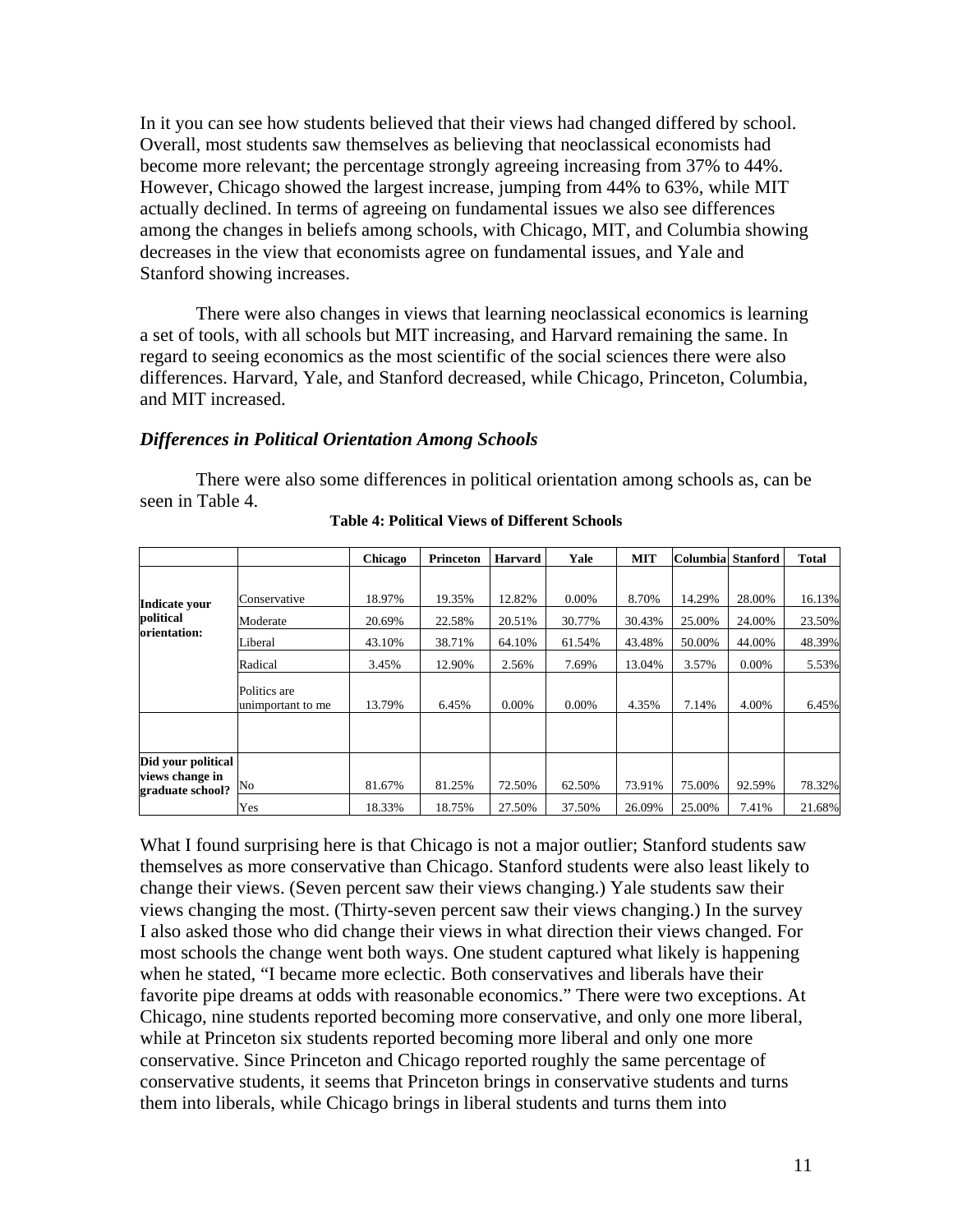conservatives[.](#page-12-0)7

1

In the previous survey major differences among schools showed up in the opinions on the importance of economic assumptions and on opinions about policy issues. Table 5 shows the views on the importance of economic assumptions in the previous study and in this one. $8<sup>8</sup>$ 

<span id="page-12-0"></span><sup>&</sup>lt;sup>7</sup> When asked about this tendency of Chicago students toward a more conservative point of view, one student noted that one of the teachers in the first year stated, "I'm not here to teach you; I'm here to

<span id="page-12-1"></span>brainwash you." He continued, "And that's been pretty much successful." 8 I report only Chicago Harvard, MIT and Stanford for the individual schools because those were the schools presented last time. The other schools showed no major differences from the total.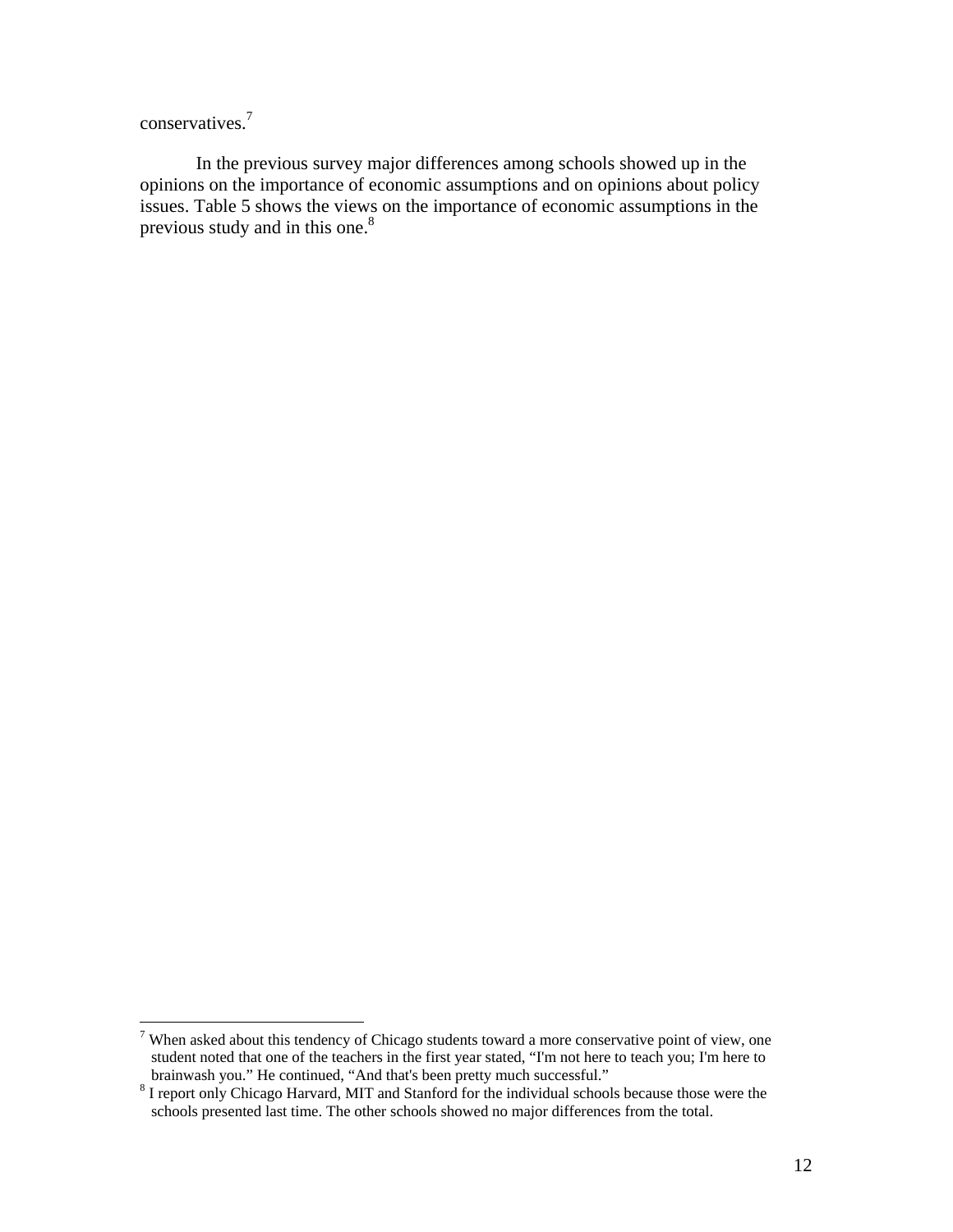|                                                  |      | Very important |        | Important in some cases |       | Unimportant | No Strong opinion |            |  |
|--------------------------------------------------|------|----------------|--------|-------------------------|-------|-------------|-------------------|------------|--|
|                                                  | Then | <b>Now</b>     | Then   | <b>Now</b>              | Then  | <b>Now</b>  | Then              | <b>Now</b> |  |
| The neoclassical assumption of rational behavior |      |                |        |                         |       |             |                   |            |  |
| total                                            | 51%  | 51%            | 41%    | 43%                     | 7%    | 5%          | 1%                | $1\%$      |  |
| Chicago                                          | 78%  | 79%            | 22%    | 21%                     | 0%    | $0\%$       | 0%                | $0\%$      |  |
| Harvard                                          | 33%  | 68%            | 51%    | 30%                     | 14%   | 3%          | $0\%$             | $0\%$      |  |
| MIT                                              | 44%  | 9%             | 44%    | 87%                     | 9%    | 4%          | 0%                | $0\%$      |  |
| Stanford                                         | 58%  | 54%            | 36%    | 38%                     | 6%    | 4%          | 0%                | 4%         |  |
|                                                  |      |                |        |                         |       |             |                   |            |  |
| Economic behavior according to                   |      |                |        |                         |       |             |                   |            |  |
| total                                            | 4%   | 9%             | 25%    | 55%                     | 57%   | 17%         | 19%               | 19%        |  |
| Chicago                                          | 0%   | $10\%$         | 31%    | 42%                     | 31%   | 25%         | 38%               | 23%        |  |
| Harvard                                          | 16%  | 11%            | 55%    | 57%                     | 9%    | 14%         | 20%               | 19%        |  |
| MIT                                              | 18%  | $9\%$          | 69%    | 78%                     | $2\%$ | $0\%$       | 11%               | 13%        |  |
| Stanford                                         | 4%   | $8\%$          | 64%    | 69%                     | 4%    | 8%          | 28%               | 15%        |  |
|                                                  |      |                |        |                         |       |             |                   |            |  |
| The rational expectations hypothesis             |      |                |        |                         |       |             |                   |            |  |
| total                                            | 17%  | 25%            | 53%    | 58%                     | 25%   | 13%         | 5%                | 4%         |  |
| Chicago                                          | 59%  | 43%            | 38%    | 48%                     | $0\%$ | $7\%$       | 3%                | $2\%$      |  |
| Harvard                                          | 14%  | 41%            | 45%    | 57%                     | 38%   | 3%          | 2%                | $0\%$      |  |
| MIT                                              | 0%   | $0\%$          | 71%    | 70%                     | 18%   | 22%         | 7%                | $9\%$      |  |
| Stanford                                         | 9%   | 12%            | 53%    | 81%                     | 32%   | 8%          | 6%                | 0%         |  |
| <b>Imperfect competition</b>                     |      |                |        |                         |       |             |                   |            |  |
| total                                            | 40%  | 37%            | 55%    | 58%                     | 4%    | 3%          | 2%                | 2%         |  |
| Chicago                                          | 16%  | 23%            | 72%    | 67%                     | 9%    | 7%          | 3%                | 3%         |  |
| Harvard                                          | 47%  | 51%            | 47%    | 49%                     | 7%    | $0\%$       | 0%                | 0%         |  |
| MIT                                              | 51%  | 39%            | 44%    | 61%                     | $0\%$ | $0\%$       | 2%                | 0%         |  |
| Stanford                                         | 38%  | 46%            | $60\%$ | 50%                     | 2%    | $0\%$       | 0%                | 4%         |  |
|                                                  |      |                |        |                         |       |             |                   |            |  |
| <b>Price rigidities</b>                          |      |                |        |                         |       |             |                   |            |  |
| total                                            | 27%  | 14%            | 60%    | 65%                     | 10%   | 11%         | 3%                | 10%        |  |
| Chicago                                          | 6%   | 7%             | 56%    | 58%                     | 38%   | 22%         | $0\%$             | 13%        |  |
| Harvard                                          | 37%  | 22%            | 54%    | 68%                     | 7%    | $0\%$       | 2%                | $11\%$     |  |
| MIT                                              | 38%  | 17%            | 56%    | $70\%$                  | 4%    | $9\%$       | $0\%$             | 4%         |  |
| Stanford                                         | 26%  | 12%            | 65%    | 54%                     | 4%    | 19%         | 4%                | 15%        |  |
|                                                  |      |                |        |                         |       |             |                   |            |  |
| Cost mark-up pricing                             |      |                |        |                         |       |             |                   |            |  |
| total                                            | 9%   | 5%             | 46%    | 47%                     | 26%   | 18%         | 18%               | 30%        |  |
| Chicago                                          | 0%   | 3%             | 16%    | 38%                     | 50%   | 28%         | 34%               | 30%        |  |
| Harvard                                          | 7%   | 3%             | 48%    | 49%                     | 26%   | 16%         | 19%               | 32%        |  |
| MIT                                              | 9%   | $0\%$          | 62%    | 70%                     | 18%   | 13%         | 9%                | 17%        |  |
| Stanford                                         | 11%  | 12%            | 41%    | 28%                     | 33%   | 24%         | 15%               | 36%        |  |

**Table 5: Importance of economic assumptions**

Students seeing the rationality assumption as very important increased from 35% to 68% at Harvard, whereas at MIT the percentage fell from 44% to only 9%. (Most of those moved to seeing it as important in some cases.) Harvard students also showed a significant change in their view of rational expectations, with the number seeing it as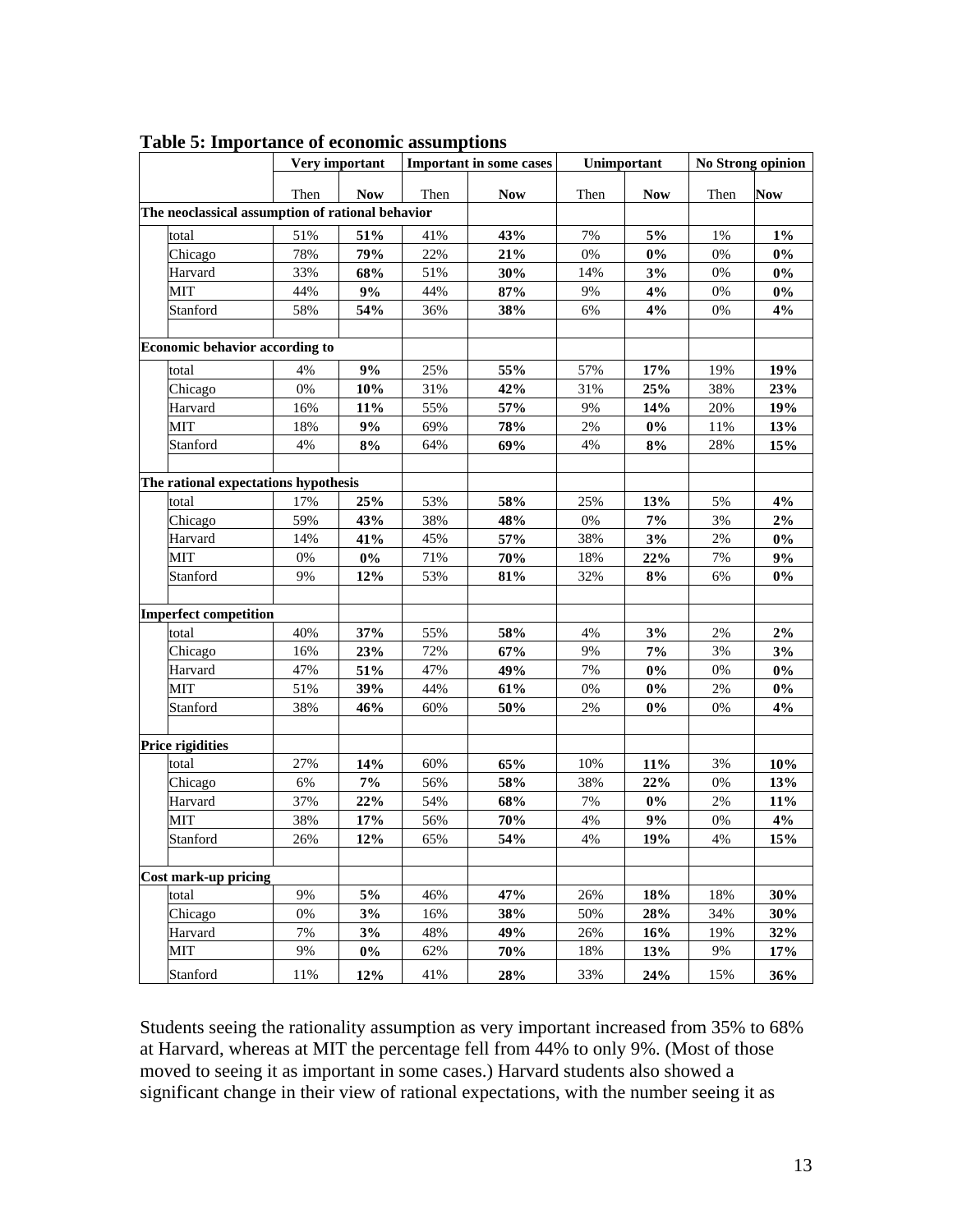very important increasing from 14% to 41%, while Chicago fell from 59% to 43%, still larger than the average, but no longer the enormous outlier. MIT remained an outlier, with 0% seeing rational expectations as very important. Other nonreported schools' percentages seeing rational expectation as very important were Yale 27%, Columbia 12%, Stanford 12%, and Princeton 15%, making Harvard and Chicago the outliers.

The importance given to price rigidities went down in all schools, with all schools moving closer together. Imperfect competition stayed about the same in overall importance, but there was less difference between Chicago and other schools. Behavior according to convention increased in importance, with Chicago no longer an outlier.

The changes are even starker in terms of economic opinions about policy issues, which are reported in Table 6.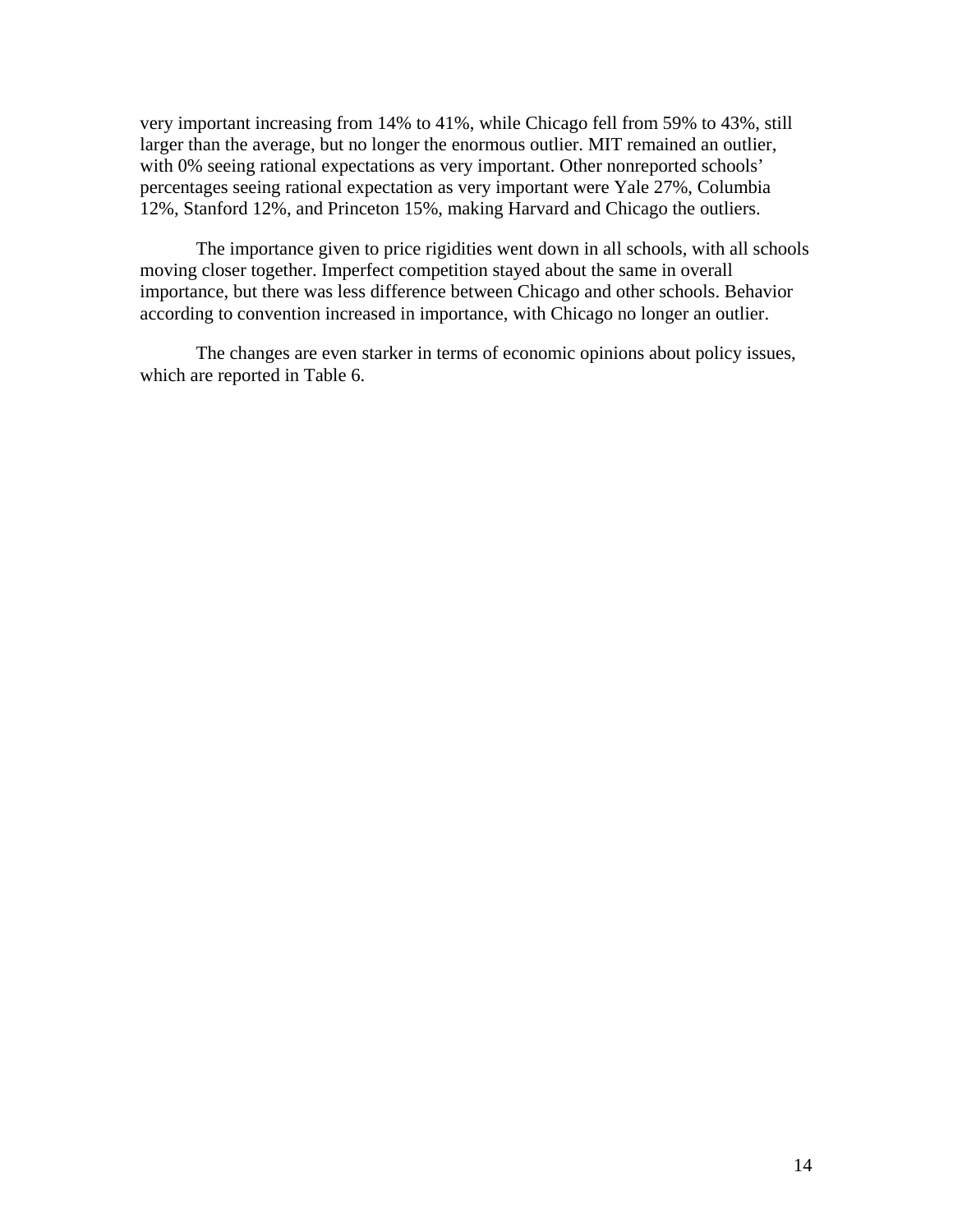| <b>Now</b><br>Then<br><b>Now</b><br>Then<br><b>Now</b><br>Then<br><b>Now</b><br>Then<br>35%<br>21%<br>49%<br>58%<br>11%<br>12%<br>5%<br>9%<br>total<br>6%<br>15%<br>34%<br>60%<br>44%<br>13%<br>16%<br>12%<br>Chicago<br>Fiscal policy can be an<br>73%<br>Harvard<br>30%<br>13%<br>65%<br>2%<br>8%<br>2%<br>8%<br>effective stabilizer<br>Yale<br>67%<br>7%<br>7%<br>60%<br>20%<br>33%<br>7%<br>0%<br>MIT<br>48%<br>30%<br>51%<br>57%<br>0%<br>9%<br>4%<br>2%<br>54%<br>Columbia<br>38%<br>8%<br>4%<br>0%<br>7%<br>26%<br>63%<br>52%<br>32%<br>Stanford<br>30%<br>24%<br>9%<br>20%<br>9%<br>24%<br>9%<br>7%<br>34%<br>22%<br>45%<br>50%<br>12%<br>22%<br>Total<br>44%<br>41%<br>9%<br>Chicago<br>18%<br>36%<br>28%<br>6%<br>18%<br>The Fed should maintain a constant growth<br>Harvard<br>7%<br>3%<br>24%<br>13%<br>57%<br>73%<br>11%<br>13%<br>rate of the money supply<br>Yale<br>0%<br>$0\%$<br>21%<br>73%<br>13%<br>13%<br>64%<br>14%<br>MIT<br>0%<br>$0\%$<br>27%<br>22%<br>52%<br>13%<br>60%<br>26%<br>4%<br>50%<br>22%<br>33%<br>52%<br>13%<br>22%<br>Columbia<br>4%<br>Stanford<br>2%<br>39%<br>44%<br>15%<br>8%<br>16%<br>40%<br>36%<br>47%<br>32%<br>41%<br>7%<br>9%<br>32%<br>14%<br>18%<br>total<br>20%<br>50%<br>47%<br>19%<br>20%<br>15%<br>13%<br>16%<br>Chicago<br>Income distribution in developed<br>Harvard<br>54%<br>33%<br>25%<br>48%<br>13%<br>23%<br>0%<br>5%<br>nations should be more equal<br>Yale<br>60%<br>57%<br>20%<br>29%<br>20%<br>14%<br>7%<br>$0\%$<br>MIT<br>39%<br>30%<br>35%<br>9%<br>17%<br>52%<br>9%<br>9%<br>33%<br>37%<br>44%<br>15%<br>9%<br>7%<br>Columbia<br>46%<br>9%<br>52%<br>36%<br>24%<br>32%<br>17%<br>28%<br>7%<br>4%<br>Stanford<br>34%<br>33%<br>39%<br>23%<br>9%<br>7%<br>total<br>38%<br>18%<br>70%<br>56%<br>28%<br>29%<br>3%<br>12%<br>0%<br>3%<br>Chicago<br>A minimum wage increases<br>15%<br>21%<br>41%<br>56%<br>35%<br>18%<br>9%<br>5%<br>Harvard<br>unemployment among<br>27%<br>27%<br>young and unskilled<br>Yale<br>33%<br>33%<br>53%<br>13%<br>$0\%$<br>13%<br>MIT<br>24%<br>17%<br>53%<br>30%<br>30%<br>22%<br>11%<br>11%<br>30%<br>25%<br>30%<br>15%<br>Columbia<br>38%<br>21%<br>26%<br>9%<br>40%<br>35%<br>19%<br>Stanford<br>36%<br>38%<br>27%<br>4%<br>$0\%$<br>51%<br>49%<br>39%<br>7%<br>3%<br>total<br>36%<br>9%<br>6%<br>62%<br>34%<br>25%<br>Chicago<br>66%<br>0%<br>13%<br>0%<br>0%<br>Tariffs and quotas reduce general<br>Harvard<br>53%<br>45%<br>0%<br>3%<br>20%<br>56%<br>11%<br>13%<br>economic welfare<br>33%<br>33%<br>53%<br>7%<br>13%<br>$0\%$<br>Yale<br>60%<br>0%<br>MIT<br>38%<br>42%<br>43%<br>13%<br>4%<br>9%<br>48%<br>0%<br>38%<br>30%<br>54%<br>48%<br>8%<br>15%<br>0%<br>7%<br>Columbia<br>54%<br>51%<br>35%<br>Stanford<br>32%<br>9%<br>4%<br>9%<br>8%<br>27%<br>33%<br>34%<br>29%<br>11%<br>total<br>33%<br>20%<br>14%<br>84%<br>44%<br>16%<br>25%<br>21%<br>0%<br>10%<br>0%<br>Chicago<br>Inflation is a monetary phenomenon<br>15%<br>30%<br>38%<br>25%<br>Harvard<br>26%<br>46%<br>11%<br>8%<br>Yale<br>13%<br>40%<br>40%<br>20%<br>33%<br>20%<br>13%<br>20%<br>MIT<br>7%<br>18%<br>44%<br>50%<br>14%<br>18%<br>36%<br>11%<br>25%<br>$\overline{\mathrm{C}}$ olumbia<br>29%<br>22%<br>44%<br>33%<br>22%<br>13%<br>11%<br>23%<br>28%<br>45%<br>24%<br>23%<br>16%<br>10%<br>32%<br>Stanford<br>14%<br>27%<br>28%<br>39%<br>47%<br>10%<br>11%<br>24%<br>total<br>6%<br>5%<br>19%<br>69%<br>3%<br>7%<br>Chicago<br>20%<br>69%<br>The market tends to discriminate<br>44%<br>15%<br>20%<br>33%<br>26%<br>43%<br>11%<br>Harvard<br>10%<br>against women<br>Yale<br>7%<br>27%<br>53%<br>27%<br>53%<br>13%<br>7%<br>13%<br>MIT<br>22%<br>30%<br>39%<br>24%<br>22%<br>40%<br>13%<br>9%<br>38%<br>21%<br>22%<br>Columbia<br>26%<br>26%<br>33%<br>26%<br>8%<br>Stanford<br>11%<br>38%<br>43%<br>52%<br>9%<br>8%<br>32%<br>8% |  | Agree | Agree with res. |  | <b>Disagree</b> |  | No Strong opinion |
|-----------------------------------------------------------------------------------------------------------------------------------------------------------------------------------------------------------------------------------------------------------------------------------------------------------------------------------------------------------------------------------------------------------------------------------------------------------------------------------------------------------------------------------------------------------------------------------------------------------------------------------------------------------------------------------------------------------------------------------------------------------------------------------------------------------------------------------------------------------------------------------------------------------------------------------------------------------------------------------------------------------------------------------------------------------------------------------------------------------------------------------------------------------------------------------------------------------------------------------------------------------------------------------------------------------------------------------------------------------------------------------------------------------------------------------------------------------------------------------------------------------------------------------------------------------------------------------------------------------------------------------------------------------------------------------------------------------------------------------------------------------------------------------------------------------------------------------------------------------------------------------------------------------------------------------------------------------------------------------------------------------------------------------------------------------------------------------------------------------------------------------------------------------------------------------------------------------------------------------------------------------------------------------------------------------------------------------------------------------------------------------------------------------------------------------------------------------------------------------------------------------------------------------------------------------------------------------------------------------------------------------------------------------------------------------------------------------------------------------------------------------------------------------------------------------------------------------------------------------------------------------------------------------------------------------------------------------------------------------------------------------------------------------------------------------------------------------------------------------------------------------------------------------------------------------------------------------------------------------------------------------------------------------------------------------------------------------------------------------------------------------------------------------------------------------------------------------------------------------------------------------------------------------------------------------------------------------------------------------------------------------------------------------------------------------------------------------------------------------------------------------------------------------------------------------------------------|--|-------|-----------------|--|-----------------|--|-------------------|
|                                                                                                                                                                                                                                                                                                                                                                                                                                                                                                                                                                                                                                                                                                                                                                                                                                                                                                                                                                                                                                                                                                                                                                                                                                                                                                                                                                                                                                                                                                                                                                                                                                                                                                                                                                                                                                                                                                                                                                                                                                                                                                                                                                                                                                                                                                                                                                                                                                                                                                                                                                                                                                                                                                                                                                                                                                                                                                                                                                                                                                                                                                                                                                                                                                                                                                                                                                                                                                                                                                                                                                                                                                                                                                                                                                                                                             |  |       |                 |  |                 |  |                   |
|                                                                                                                                                                                                                                                                                                                                                                                                                                                                                                                                                                                                                                                                                                                                                                                                                                                                                                                                                                                                                                                                                                                                                                                                                                                                                                                                                                                                                                                                                                                                                                                                                                                                                                                                                                                                                                                                                                                                                                                                                                                                                                                                                                                                                                                                                                                                                                                                                                                                                                                                                                                                                                                                                                                                                                                                                                                                                                                                                                                                                                                                                                                                                                                                                                                                                                                                                                                                                                                                                                                                                                                                                                                                                                                                                                                                                             |  |       |                 |  |                 |  |                   |
|                                                                                                                                                                                                                                                                                                                                                                                                                                                                                                                                                                                                                                                                                                                                                                                                                                                                                                                                                                                                                                                                                                                                                                                                                                                                                                                                                                                                                                                                                                                                                                                                                                                                                                                                                                                                                                                                                                                                                                                                                                                                                                                                                                                                                                                                                                                                                                                                                                                                                                                                                                                                                                                                                                                                                                                                                                                                                                                                                                                                                                                                                                                                                                                                                                                                                                                                                                                                                                                                                                                                                                                                                                                                                                                                                                                                                             |  |       |                 |  |                 |  |                   |
|                                                                                                                                                                                                                                                                                                                                                                                                                                                                                                                                                                                                                                                                                                                                                                                                                                                                                                                                                                                                                                                                                                                                                                                                                                                                                                                                                                                                                                                                                                                                                                                                                                                                                                                                                                                                                                                                                                                                                                                                                                                                                                                                                                                                                                                                                                                                                                                                                                                                                                                                                                                                                                                                                                                                                                                                                                                                                                                                                                                                                                                                                                                                                                                                                                                                                                                                                                                                                                                                                                                                                                                                                                                                                                                                                                                                                             |  |       |                 |  |                 |  |                   |
|                                                                                                                                                                                                                                                                                                                                                                                                                                                                                                                                                                                                                                                                                                                                                                                                                                                                                                                                                                                                                                                                                                                                                                                                                                                                                                                                                                                                                                                                                                                                                                                                                                                                                                                                                                                                                                                                                                                                                                                                                                                                                                                                                                                                                                                                                                                                                                                                                                                                                                                                                                                                                                                                                                                                                                                                                                                                                                                                                                                                                                                                                                                                                                                                                                                                                                                                                                                                                                                                                                                                                                                                                                                                                                                                                                                                                             |  |       |                 |  |                 |  |                   |
|                                                                                                                                                                                                                                                                                                                                                                                                                                                                                                                                                                                                                                                                                                                                                                                                                                                                                                                                                                                                                                                                                                                                                                                                                                                                                                                                                                                                                                                                                                                                                                                                                                                                                                                                                                                                                                                                                                                                                                                                                                                                                                                                                                                                                                                                                                                                                                                                                                                                                                                                                                                                                                                                                                                                                                                                                                                                                                                                                                                                                                                                                                                                                                                                                                                                                                                                                                                                                                                                                                                                                                                                                                                                                                                                                                                                                             |  |       |                 |  |                 |  |                   |
|                                                                                                                                                                                                                                                                                                                                                                                                                                                                                                                                                                                                                                                                                                                                                                                                                                                                                                                                                                                                                                                                                                                                                                                                                                                                                                                                                                                                                                                                                                                                                                                                                                                                                                                                                                                                                                                                                                                                                                                                                                                                                                                                                                                                                                                                                                                                                                                                                                                                                                                                                                                                                                                                                                                                                                                                                                                                                                                                                                                                                                                                                                                                                                                                                                                                                                                                                                                                                                                                                                                                                                                                                                                                                                                                                                                                                             |  |       |                 |  |                 |  |                   |
|                                                                                                                                                                                                                                                                                                                                                                                                                                                                                                                                                                                                                                                                                                                                                                                                                                                                                                                                                                                                                                                                                                                                                                                                                                                                                                                                                                                                                                                                                                                                                                                                                                                                                                                                                                                                                                                                                                                                                                                                                                                                                                                                                                                                                                                                                                                                                                                                                                                                                                                                                                                                                                                                                                                                                                                                                                                                                                                                                                                                                                                                                                                                                                                                                                                                                                                                                                                                                                                                                                                                                                                                                                                                                                                                                                                                                             |  |       |                 |  |                 |  |                   |
|                                                                                                                                                                                                                                                                                                                                                                                                                                                                                                                                                                                                                                                                                                                                                                                                                                                                                                                                                                                                                                                                                                                                                                                                                                                                                                                                                                                                                                                                                                                                                                                                                                                                                                                                                                                                                                                                                                                                                                                                                                                                                                                                                                                                                                                                                                                                                                                                                                                                                                                                                                                                                                                                                                                                                                                                                                                                                                                                                                                                                                                                                                                                                                                                                                                                                                                                                                                                                                                                                                                                                                                                                                                                                                                                                                                                                             |  |       |                 |  |                 |  |                   |
|                                                                                                                                                                                                                                                                                                                                                                                                                                                                                                                                                                                                                                                                                                                                                                                                                                                                                                                                                                                                                                                                                                                                                                                                                                                                                                                                                                                                                                                                                                                                                                                                                                                                                                                                                                                                                                                                                                                                                                                                                                                                                                                                                                                                                                                                                                                                                                                                                                                                                                                                                                                                                                                                                                                                                                                                                                                                                                                                                                                                                                                                                                                                                                                                                                                                                                                                                                                                                                                                                                                                                                                                                                                                                                                                                                                                                             |  |       |                 |  |                 |  |                   |
|                                                                                                                                                                                                                                                                                                                                                                                                                                                                                                                                                                                                                                                                                                                                                                                                                                                                                                                                                                                                                                                                                                                                                                                                                                                                                                                                                                                                                                                                                                                                                                                                                                                                                                                                                                                                                                                                                                                                                                                                                                                                                                                                                                                                                                                                                                                                                                                                                                                                                                                                                                                                                                                                                                                                                                                                                                                                                                                                                                                                                                                                                                                                                                                                                                                                                                                                                                                                                                                                                                                                                                                                                                                                                                                                                                                                                             |  |       |                 |  |                 |  |                   |
|                                                                                                                                                                                                                                                                                                                                                                                                                                                                                                                                                                                                                                                                                                                                                                                                                                                                                                                                                                                                                                                                                                                                                                                                                                                                                                                                                                                                                                                                                                                                                                                                                                                                                                                                                                                                                                                                                                                                                                                                                                                                                                                                                                                                                                                                                                                                                                                                                                                                                                                                                                                                                                                                                                                                                                                                                                                                                                                                                                                                                                                                                                                                                                                                                                                                                                                                                                                                                                                                                                                                                                                                                                                                                                                                                                                                                             |  |       |                 |  |                 |  |                   |
|                                                                                                                                                                                                                                                                                                                                                                                                                                                                                                                                                                                                                                                                                                                                                                                                                                                                                                                                                                                                                                                                                                                                                                                                                                                                                                                                                                                                                                                                                                                                                                                                                                                                                                                                                                                                                                                                                                                                                                                                                                                                                                                                                                                                                                                                                                                                                                                                                                                                                                                                                                                                                                                                                                                                                                                                                                                                                                                                                                                                                                                                                                                                                                                                                                                                                                                                                                                                                                                                                                                                                                                                                                                                                                                                                                                                                             |  |       |                 |  |                 |  |                   |
|                                                                                                                                                                                                                                                                                                                                                                                                                                                                                                                                                                                                                                                                                                                                                                                                                                                                                                                                                                                                                                                                                                                                                                                                                                                                                                                                                                                                                                                                                                                                                                                                                                                                                                                                                                                                                                                                                                                                                                                                                                                                                                                                                                                                                                                                                                                                                                                                                                                                                                                                                                                                                                                                                                                                                                                                                                                                                                                                                                                                                                                                                                                                                                                                                                                                                                                                                                                                                                                                                                                                                                                                                                                                                                                                                                                                                             |  |       |                 |  |                 |  |                   |
|                                                                                                                                                                                                                                                                                                                                                                                                                                                                                                                                                                                                                                                                                                                                                                                                                                                                                                                                                                                                                                                                                                                                                                                                                                                                                                                                                                                                                                                                                                                                                                                                                                                                                                                                                                                                                                                                                                                                                                                                                                                                                                                                                                                                                                                                                                                                                                                                                                                                                                                                                                                                                                                                                                                                                                                                                                                                                                                                                                                                                                                                                                                                                                                                                                                                                                                                                                                                                                                                                                                                                                                                                                                                                                                                                                                                                             |  |       |                 |  |                 |  |                   |
|                                                                                                                                                                                                                                                                                                                                                                                                                                                                                                                                                                                                                                                                                                                                                                                                                                                                                                                                                                                                                                                                                                                                                                                                                                                                                                                                                                                                                                                                                                                                                                                                                                                                                                                                                                                                                                                                                                                                                                                                                                                                                                                                                                                                                                                                                                                                                                                                                                                                                                                                                                                                                                                                                                                                                                                                                                                                                                                                                                                                                                                                                                                                                                                                                                                                                                                                                                                                                                                                                                                                                                                                                                                                                                                                                                                                                             |  |       |                 |  |                 |  |                   |
|                                                                                                                                                                                                                                                                                                                                                                                                                                                                                                                                                                                                                                                                                                                                                                                                                                                                                                                                                                                                                                                                                                                                                                                                                                                                                                                                                                                                                                                                                                                                                                                                                                                                                                                                                                                                                                                                                                                                                                                                                                                                                                                                                                                                                                                                                                                                                                                                                                                                                                                                                                                                                                                                                                                                                                                                                                                                                                                                                                                                                                                                                                                                                                                                                                                                                                                                                                                                                                                                                                                                                                                                                                                                                                                                                                                                                             |  |       |                 |  |                 |  |                   |
|                                                                                                                                                                                                                                                                                                                                                                                                                                                                                                                                                                                                                                                                                                                                                                                                                                                                                                                                                                                                                                                                                                                                                                                                                                                                                                                                                                                                                                                                                                                                                                                                                                                                                                                                                                                                                                                                                                                                                                                                                                                                                                                                                                                                                                                                                                                                                                                                                                                                                                                                                                                                                                                                                                                                                                                                                                                                                                                                                                                                                                                                                                                                                                                                                                                                                                                                                                                                                                                                                                                                                                                                                                                                                                                                                                                                                             |  |       |                 |  |                 |  |                   |
|                                                                                                                                                                                                                                                                                                                                                                                                                                                                                                                                                                                                                                                                                                                                                                                                                                                                                                                                                                                                                                                                                                                                                                                                                                                                                                                                                                                                                                                                                                                                                                                                                                                                                                                                                                                                                                                                                                                                                                                                                                                                                                                                                                                                                                                                                                                                                                                                                                                                                                                                                                                                                                                                                                                                                                                                                                                                                                                                                                                                                                                                                                                                                                                                                                                                                                                                                                                                                                                                                                                                                                                                                                                                                                                                                                                                                             |  |       |                 |  |                 |  |                   |
|                                                                                                                                                                                                                                                                                                                                                                                                                                                                                                                                                                                                                                                                                                                                                                                                                                                                                                                                                                                                                                                                                                                                                                                                                                                                                                                                                                                                                                                                                                                                                                                                                                                                                                                                                                                                                                                                                                                                                                                                                                                                                                                                                                                                                                                                                                                                                                                                                                                                                                                                                                                                                                                                                                                                                                                                                                                                                                                                                                                                                                                                                                                                                                                                                                                                                                                                                                                                                                                                                                                                                                                                                                                                                                                                                                                                                             |  |       |                 |  |                 |  |                   |
|                                                                                                                                                                                                                                                                                                                                                                                                                                                                                                                                                                                                                                                                                                                                                                                                                                                                                                                                                                                                                                                                                                                                                                                                                                                                                                                                                                                                                                                                                                                                                                                                                                                                                                                                                                                                                                                                                                                                                                                                                                                                                                                                                                                                                                                                                                                                                                                                                                                                                                                                                                                                                                                                                                                                                                                                                                                                                                                                                                                                                                                                                                                                                                                                                                                                                                                                                                                                                                                                                                                                                                                                                                                                                                                                                                                                                             |  |       |                 |  |                 |  |                   |
|                                                                                                                                                                                                                                                                                                                                                                                                                                                                                                                                                                                                                                                                                                                                                                                                                                                                                                                                                                                                                                                                                                                                                                                                                                                                                                                                                                                                                                                                                                                                                                                                                                                                                                                                                                                                                                                                                                                                                                                                                                                                                                                                                                                                                                                                                                                                                                                                                                                                                                                                                                                                                                                                                                                                                                                                                                                                                                                                                                                                                                                                                                                                                                                                                                                                                                                                                                                                                                                                                                                                                                                                                                                                                                                                                                                                                             |  |       |                 |  |                 |  |                   |
|                                                                                                                                                                                                                                                                                                                                                                                                                                                                                                                                                                                                                                                                                                                                                                                                                                                                                                                                                                                                                                                                                                                                                                                                                                                                                                                                                                                                                                                                                                                                                                                                                                                                                                                                                                                                                                                                                                                                                                                                                                                                                                                                                                                                                                                                                                                                                                                                                                                                                                                                                                                                                                                                                                                                                                                                                                                                                                                                                                                                                                                                                                                                                                                                                                                                                                                                                                                                                                                                                                                                                                                                                                                                                                                                                                                                                             |  |       |                 |  |                 |  |                   |
|                                                                                                                                                                                                                                                                                                                                                                                                                                                                                                                                                                                                                                                                                                                                                                                                                                                                                                                                                                                                                                                                                                                                                                                                                                                                                                                                                                                                                                                                                                                                                                                                                                                                                                                                                                                                                                                                                                                                                                                                                                                                                                                                                                                                                                                                                                                                                                                                                                                                                                                                                                                                                                                                                                                                                                                                                                                                                                                                                                                                                                                                                                                                                                                                                                                                                                                                                                                                                                                                                                                                                                                                                                                                                                                                                                                                                             |  |       |                 |  |                 |  |                   |
|                                                                                                                                                                                                                                                                                                                                                                                                                                                                                                                                                                                                                                                                                                                                                                                                                                                                                                                                                                                                                                                                                                                                                                                                                                                                                                                                                                                                                                                                                                                                                                                                                                                                                                                                                                                                                                                                                                                                                                                                                                                                                                                                                                                                                                                                                                                                                                                                                                                                                                                                                                                                                                                                                                                                                                                                                                                                                                                                                                                                                                                                                                                                                                                                                                                                                                                                                                                                                                                                                                                                                                                                                                                                                                                                                                                                                             |  |       |                 |  |                 |  |                   |
|                                                                                                                                                                                                                                                                                                                                                                                                                                                                                                                                                                                                                                                                                                                                                                                                                                                                                                                                                                                                                                                                                                                                                                                                                                                                                                                                                                                                                                                                                                                                                                                                                                                                                                                                                                                                                                                                                                                                                                                                                                                                                                                                                                                                                                                                                                                                                                                                                                                                                                                                                                                                                                                                                                                                                                                                                                                                                                                                                                                                                                                                                                                                                                                                                                                                                                                                                                                                                                                                                                                                                                                                                                                                                                                                                                                                                             |  |       |                 |  |                 |  |                   |
|                                                                                                                                                                                                                                                                                                                                                                                                                                                                                                                                                                                                                                                                                                                                                                                                                                                                                                                                                                                                                                                                                                                                                                                                                                                                                                                                                                                                                                                                                                                                                                                                                                                                                                                                                                                                                                                                                                                                                                                                                                                                                                                                                                                                                                                                                                                                                                                                                                                                                                                                                                                                                                                                                                                                                                                                                                                                                                                                                                                                                                                                                                                                                                                                                                                                                                                                                                                                                                                                                                                                                                                                                                                                                                                                                                                                                             |  |       |                 |  |                 |  |                   |
|                                                                                                                                                                                                                                                                                                                                                                                                                                                                                                                                                                                                                                                                                                                                                                                                                                                                                                                                                                                                                                                                                                                                                                                                                                                                                                                                                                                                                                                                                                                                                                                                                                                                                                                                                                                                                                                                                                                                                                                                                                                                                                                                                                                                                                                                                                                                                                                                                                                                                                                                                                                                                                                                                                                                                                                                                                                                                                                                                                                                                                                                                                                                                                                                                                                                                                                                                                                                                                                                                                                                                                                                                                                                                                                                                                                                                             |  |       |                 |  |                 |  |                   |
|                                                                                                                                                                                                                                                                                                                                                                                                                                                                                                                                                                                                                                                                                                                                                                                                                                                                                                                                                                                                                                                                                                                                                                                                                                                                                                                                                                                                                                                                                                                                                                                                                                                                                                                                                                                                                                                                                                                                                                                                                                                                                                                                                                                                                                                                                                                                                                                                                                                                                                                                                                                                                                                                                                                                                                                                                                                                                                                                                                                                                                                                                                                                                                                                                                                                                                                                                                                                                                                                                                                                                                                                                                                                                                                                                                                                                             |  |       |                 |  |                 |  |                   |
|                                                                                                                                                                                                                                                                                                                                                                                                                                                                                                                                                                                                                                                                                                                                                                                                                                                                                                                                                                                                                                                                                                                                                                                                                                                                                                                                                                                                                                                                                                                                                                                                                                                                                                                                                                                                                                                                                                                                                                                                                                                                                                                                                                                                                                                                                                                                                                                                                                                                                                                                                                                                                                                                                                                                                                                                                                                                                                                                                                                                                                                                                                                                                                                                                                                                                                                                                                                                                                                                                                                                                                                                                                                                                                                                                                                                                             |  |       |                 |  |                 |  |                   |
|                                                                                                                                                                                                                                                                                                                                                                                                                                                                                                                                                                                                                                                                                                                                                                                                                                                                                                                                                                                                                                                                                                                                                                                                                                                                                                                                                                                                                                                                                                                                                                                                                                                                                                                                                                                                                                                                                                                                                                                                                                                                                                                                                                                                                                                                                                                                                                                                                                                                                                                                                                                                                                                                                                                                                                                                                                                                                                                                                                                                                                                                                                                                                                                                                                                                                                                                                                                                                                                                                                                                                                                                                                                                                                                                                                                                                             |  |       |                 |  |                 |  |                   |
|                                                                                                                                                                                                                                                                                                                                                                                                                                                                                                                                                                                                                                                                                                                                                                                                                                                                                                                                                                                                                                                                                                                                                                                                                                                                                                                                                                                                                                                                                                                                                                                                                                                                                                                                                                                                                                                                                                                                                                                                                                                                                                                                                                                                                                                                                                                                                                                                                                                                                                                                                                                                                                                                                                                                                                                                                                                                                                                                                                                                                                                                                                                                                                                                                                                                                                                                                                                                                                                                                                                                                                                                                                                                                                                                                                                                                             |  |       |                 |  |                 |  |                   |
|                                                                                                                                                                                                                                                                                                                                                                                                                                                                                                                                                                                                                                                                                                                                                                                                                                                                                                                                                                                                                                                                                                                                                                                                                                                                                                                                                                                                                                                                                                                                                                                                                                                                                                                                                                                                                                                                                                                                                                                                                                                                                                                                                                                                                                                                                                                                                                                                                                                                                                                                                                                                                                                                                                                                                                                                                                                                                                                                                                                                                                                                                                                                                                                                                                                                                                                                                                                                                                                                                                                                                                                                                                                                                                                                                                                                                             |  |       |                 |  |                 |  |                   |
|                                                                                                                                                                                                                                                                                                                                                                                                                                                                                                                                                                                                                                                                                                                                                                                                                                                                                                                                                                                                                                                                                                                                                                                                                                                                                                                                                                                                                                                                                                                                                                                                                                                                                                                                                                                                                                                                                                                                                                                                                                                                                                                                                                                                                                                                                                                                                                                                                                                                                                                                                                                                                                                                                                                                                                                                                                                                                                                                                                                                                                                                                                                                                                                                                                                                                                                                                                                                                                                                                                                                                                                                                                                                                                                                                                                                                             |  |       |                 |  |                 |  |                   |
|                                                                                                                                                                                                                                                                                                                                                                                                                                                                                                                                                                                                                                                                                                                                                                                                                                                                                                                                                                                                                                                                                                                                                                                                                                                                                                                                                                                                                                                                                                                                                                                                                                                                                                                                                                                                                                                                                                                                                                                                                                                                                                                                                                                                                                                                                                                                                                                                                                                                                                                                                                                                                                                                                                                                                                                                                                                                                                                                                                                                                                                                                                                                                                                                                                                                                                                                                                                                                                                                                                                                                                                                                                                                                                                                                                                                                             |  |       |                 |  |                 |  |                   |
|                                                                                                                                                                                                                                                                                                                                                                                                                                                                                                                                                                                                                                                                                                                                                                                                                                                                                                                                                                                                                                                                                                                                                                                                                                                                                                                                                                                                                                                                                                                                                                                                                                                                                                                                                                                                                                                                                                                                                                                                                                                                                                                                                                                                                                                                                                                                                                                                                                                                                                                                                                                                                                                                                                                                                                                                                                                                                                                                                                                                                                                                                                                                                                                                                                                                                                                                                                                                                                                                                                                                                                                                                                                                                                                                                                                                                             |  |       |                 |  |                 |  |                   |
|                                                                                                                                                                                                                                                                                                                                                                                                                                                                                                                                                                                                                                                                                                                                                                                                                                                                                                                                                                                                                                                                                                                                                                                                                                                                                                                                                                                                                                                                                                                                                                                                                                                                                                                                                                                                                                                                                                                                                                                                                                                                                                                                                                                                                                                                                                                                                                                                                                                                                                                                                                                                                                                                                                                                                                                                                                                                                                                                                                                                                                                                                                                                                                                                                                                                                                                                                                                                                                                                                                                                                                                                                                                                                                                                                                                                                             |  |       |                 |  |                 |  |                   |
|                                                                                                                                                                                                                                                                                                                                                                                                                                                                                                                                                                                                                                                                                                                                                                                                                                                                                                                                                                                                                                                                                                                                                                                                                                                                                                                                                                                                                                                                                                                                                                                                                                                                                                                                                                                                                                                                                                                                                                                                                                                                                                                                                                                                                                                                                                                                                                                                                                                                                                                                                                                                                                                                                                                                                                                                                                                                                                                                                                                                                                                                                                                                                                                                                                                                                                                                                                                                                                                                                                                                                                                                                                                                                                                                                                                                                             |  |       |                 |  |                 |  |                   |
|                                                                                                                                                                                                                                                                                                                                                                                                                                                                                                                                                                                                                                                                                                                                                                                                                                                                                                                                                                                                                                                                                                                                                                                                                                                                                                                                                                                                                                                                                                                                                                                                                                                                                                                                                                                                                                                                                                                                                                                                                                                                                                                                                                                                                                                                                                                                                                                                                                                                                                                                                                                                                                                                                                                                                                                                                                                                                                                                                                                                                                                                                                                                                                                                                                                                                                                                                                                                                                                                                                                                                                                                                                                                                                                                                                                                                             |  |       |                 |  |                 |  |                   |
|                                                                                                                                                                                                                                                                                                                                                                                                                                                                                                                                                                                                                                                                                                                                                                                                                                                                                                                                                                                                                                                                                                                                                                                                                                                                                                                                                                                                                                                                                                                                                                                                                                                                                                                                                                                                                                                                                                                                                                                                                                                                                                                                                                                                                                                                                                                                                                                                                                                                                                                                                                                                                                                                                                                                                                                                                                                                                                                                                                                                                                                                                                                                                                                                                                                                                                                                                                                                                                                                                                                                                                                                                                                                                                                                                                                                                             |  |       |                 |  |                 |  |                   |
|                                                                                                                                                                                                                                                                                                                                                                                                                                                                                                                                                                                                                                                                                                                                                                                                                                                                                                                                                                                                                                                                                                                                                                                                                                                                                                                                                                                                                                                                                                                                                                                                                                                                                                                                                                                                                                                                                                                                                                                                                                                                                                                                                                                                                                                                                                                                                                                                                                                                                                                                                                                                                                                                                                                                                                                                                                                                                                                                                                                                                                                                                                                                                                                                                                                                                                                                                                                                                                                                                                                                                                                                                                                                                                                                                                                                                             |  |       |                 |  |                 |  |                   |
|                                                                                                                                                                                                                                                                                                                                                                                                                                                                                                                                                                                                                                                                                                                                                                                                                                                                                                                                                                                                                                                                                                                                                                                                                                                                                                                                                                                                                                                                                                                                                                                                                                                                                                                                                                                                                                                                                                                                                                                                                                                                                                                                                                                                                                                                                                                                                                                                                                                                                                                                                                                                                                                                                                                                                                                                                                                                                                                                                                                                                                                                                                                                                                                                                                                                                                                                                                                                                                                                                                                                                                                                                                                                                                                                                                                                                             |  |       |                 |  |                 |  |                   |
|                                                                                                                                                                                                                                                                                                                                                                                                                                                                                                                                                                                                                                                                                                                                                                                                                                                                                                                                                                                                                                                                                                                                                                                                                                                                                                                                                                                                                                                                                                                                                                                                                                                                                                                                                                                                                                                                                                                                                                                                                                                                                                                                                                                                                                                                                                                                                                                                                                                                                                                                                                                                                                                                                                                                                                                                                                                                                                                                                                                                                                                                                                                                                                                                                                                                                                                                                                                                                                                                                                                                                                                                                                                                                                                                                                                                                             |  |       |                 |  |                 |  |                   |
|                                                                                                                                                                                                                                                                                                                                                                                                                                                                                                                                                                                                                                                                                                                                                                                                                                                                                                                                                                                                                                                                                                                                                                                                                                                                                                                                                                                                                                                                                                                                                                                                                                                                                                                                                                                                                                                                                                                                                                                                                                                                                                                                                                                                                                                                                                                                                                                                                                                                                                                                                                                                                                                                                                                                                                                                                                                                                                                                                                                                                                                                                                                                                                                                                                                                                                                                                                                                                                                                                                                                                                                                                                                                                                                                                                                                                             |  |       |                 |  |                 |  |                   |
|                                                                                                                                                                                                                                                                                                                                                                                                                                                                                                                                                                                                                                                                                                                                                                                                                                                                                                                                                                                                                                                                                                                                                                                                                                                                                                                                                                                                                                                                                                                                                                                                                                                                                                                                                                                                                                                                                                                                                                                                                                                                                                                                                                                                                                                                                                                                                                                                                                                                                                                                                                                                                                                                                                                                                                                                                                                                                                                                                                                                                                                                                                                                                                                                                                                                                                                                                                                                                                                                                                                                                                                                                                                                                                                                                                                                                             |  |       |                 |  |                 |  |                   |
|                                                                                                                                                                                                                                                                                                                                                                                                                                                                                                                                                                                                                                                                                                                                                                                                                                                                                                                                                                                                                                                                                                                                                                                                                                                                                                                                                                                                                                                                                                                                                                                                                                                                                                                                                                                                                                                                                                                                                                                                                                                                                                                                                                                                                                                                                                                                                                                                                                                                                                                                                                                                                                                                                                                                                                                                                                                                                                                                                                                                                                                                                                                                                                                                                                                                                                                                                                                                                                                                                                                                                                                                                                                                                                                                                                                                                             |  |       |                 |  |                 |  |                   |
|                                                                                                                                                                                                                                                                                                                                                                                                                                                                                                                                                                                                                                                                                                                                                                                                                                                                                                                                                                                                                                                                                                                                                                                                                                                                                                                                                                                                                                                                                                                                                                                                                                                                                                                                                                                                                                                                                                                                                                                                                                                                                                                                                                                                                                                                                                                                                                                                                                                                                                                                                                                                                                                                                                                                                                                                                                                                                                                                                                                                                                                                                                                                                                                                                                                                                                                                                                                                                                                                                                                                                                                                                                                                                                                                                                                                                             |  |       |                 |  |                 |  |                   |
|                                                                                                                                                                                                                                                                                                                                                                                                                                                                                                                                                                                                                                                                                                                                                                                                                                                                                                                                                                                                                                                                                                                                                                                                                                                                                                                                                                                                                                                                                                                                                                                                                                                                                                                                                                                                                                                                                                                                                                                                                                                                                                                                                                                                                                                                                                                                                                                                                                                                                                                                                                                                                                                                                                                                                                                                                                                                                                                                                                                                                                                                                                                                                                                                                                                                                                                                                                                                                                                                                                                                                                                                                                                                                                                                                                                                                             |  |       |                 |  |                 |  |                   |
|                                                                                                                                                                                                                                                                                                                                                                                                                                                                                                                                                                                                                                                                                                                                                                                                                                                                                                                                                                                                                                                                                                                                                                                                                                                                                                                                                                                                                                                                                                                                                                                                                                                                                                                                                                                                                                                                                                                                                                                                                                                                                                                                                                                                                                                                                                                                                                                                                                                                                                                                                                                                                                                                                                                                                                                                                                                                                                                                                                                                                                                                                                                                                                                                                                                                                                                                                                                                                                                                                                                                                                                                                                                                                                                                                                                                                             |  |       |                 |  |                 |  |                   |
|                                                                                                                                                                                                                                                                                                                                                                                                                                                                                                                                                                                                                                                                                                                                                                                                                                                                                                                                                                                                                                                                                                                                                                                                                                                                                                                                                                                                                                                                                                                                                                                                                                                                                                                                                                                                                                                                                                                                                                                                                                                                                                                                                                                                                                                                                                                                                                                                                                                                                                                                                                                                                                                                                                                                                                                                                                                                                                                                                                                                                                                                                                                                                                                                                                                                                                                                                                                                                                                                                                                                                                                                                                                                                                                                                                                                                             |  |       |                 |  |                 |  |                   |

# **Table 6 Economic Opinions at Different Schools**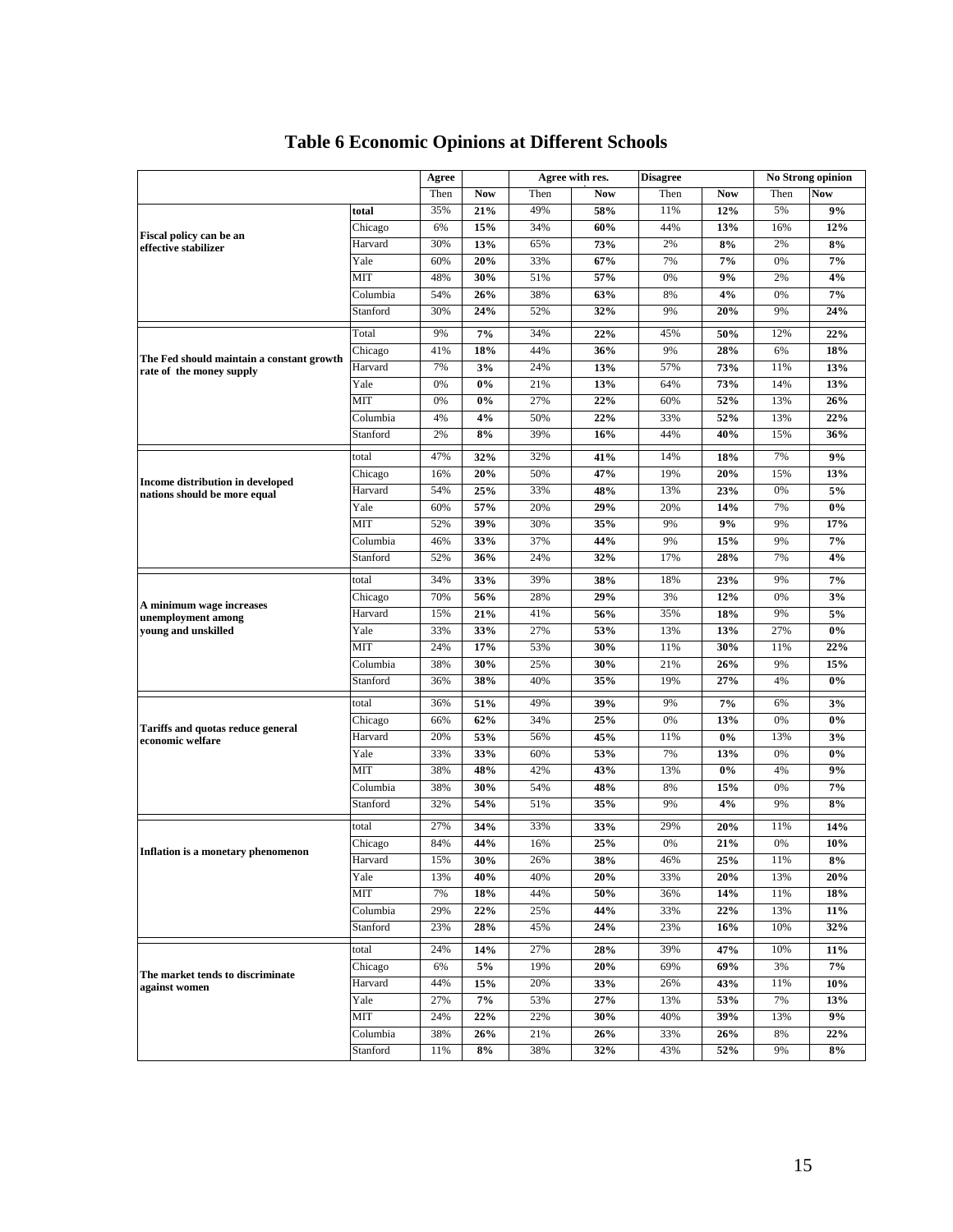Overall, as can be seen in the total columns, there have been only slight movements in views. Fiscal policy is seen as less effective; fewer students see the market as discriminating against women, and fewer respondents believe that the distribution of income should be more equal. In terms of specific schools we see much greater movement, with far less variance of views than before. The percentage of students agreeing that fiscal policy can be effective stabilizing policy increased at Chicago from 6% to 15%, while the percentage at Harvard decreased from 30% to 12%. There was also a significant decrease in the percentage of students at Chicago who believed that the Fed should maintain a constant growth of the money supply (from 41% to 18%) whereas at most other schools this percentage increased. Yale and Harvard, however, remained as the schools with the strongest disagreement with that proposition. A similar convergence of views can be seen in the question about whether inflation is primarily a monetary phenomenon, with Yale and Chicago differing only slightly on their views on this issue. It seems that the Yale/Chicago divide on monetary policy has finally been put to rest.

Table 7 shows students' views of the importance of reading in math, sociology, and psychology by school.

|                    |                      | Chicago | <b>Princeton</b> | Harvard | Yale   | <b>MIT</b> | Columbia | <b>Stanford</b> | <b>Total</b> |
|--------------------|----------------------|---------|------------------|---------|--------|------------|----------|-----------------|--------------|
|                    | very important       | 47.46%  | 45.45%           | 22.50%  | 31.25% | 13.04%     | 35.71%   | 40.74%          | 35.84%       |
|                    | important            | 33.90%  | 21.21%           | 35.00%  | 43.75% | 26.09%     | 32.14%   | 29.63%          | 31.42%       |
| <b>Mathematics</b> | moderately important | 11.86%  | 24.24%           | 27.50%  | 25.00% | 34.78%     | 25.00%   | 25.93%          | 23.01%       |
|                    | unimportant          | 6.78%   | 9.09%            | 15.00%  | 0.00%  | 26.09%     | 7.14%    | 3.70%           | 9.73%        |
|                    |                      |         |                  |         |        |            |          |                 |              |
|                    | very important       | 8.47%   | 15.63%           | 30.00%  | 0.00%  | 21.74%     | 25.00%   | 18.52%          | 17.33%       |
|                    | important            | 40.68%  | 40.63%           | 40.00%  | 43.75% | 43.48%     | 25.00%   | 40.74%          | 39.11%       |
| Sociology          | moderately important | 37.29%  | 31.25%           | 22.50%  | 50.00% | 30.43%     | 32.14%   | 29.63%          | 32.44%       |
|                    | unimportant          | 13.56%  | 12.50%           | 7.50%   | 6.25%  | 4.35%      | 17.86%   | 11.11%          | 11.11%       |
|                    |                      |         |                  |         |        |            |          |                 |              |
|                    | very important       | 12.07%  | 28.13%           | 25.00%  | 6.25%  | 47.83%     | 21.43%   | 18.52%          | 21.88%       |
|                    | important            | 22.41%  | 21.88%           | 30.00%  | 56.25% | 39.13%     | 35.71%   | 22.22%          | 29.46%       |
| <b>Psychology</b>  | moderately important | 32.76%  | 34.38%           | 37.50%  | 25.00% | 8.70%      | 25.00%   | 44.44%          | 31.25%       |
|                    | unimportant          | 32.76%  | 15.63%           | 7.50%   | 12.50% | 4.35%      | 17.86%   | 14.81%          | 17.41%       |

**Table 7: Importance of Reading in Different Fields by School** 

Notice from Table 7 that MIT students saw reading in psychology as very important, but reading in math as not very important. Harvard students saw reading in sociology as very important, while Yale students did not.

# *Differences Among Schools on other Dimensions*

The survey asked a variety of other questions, and here I will try to summarize some of the interesting results of differences by school.

# *Interest in Fields*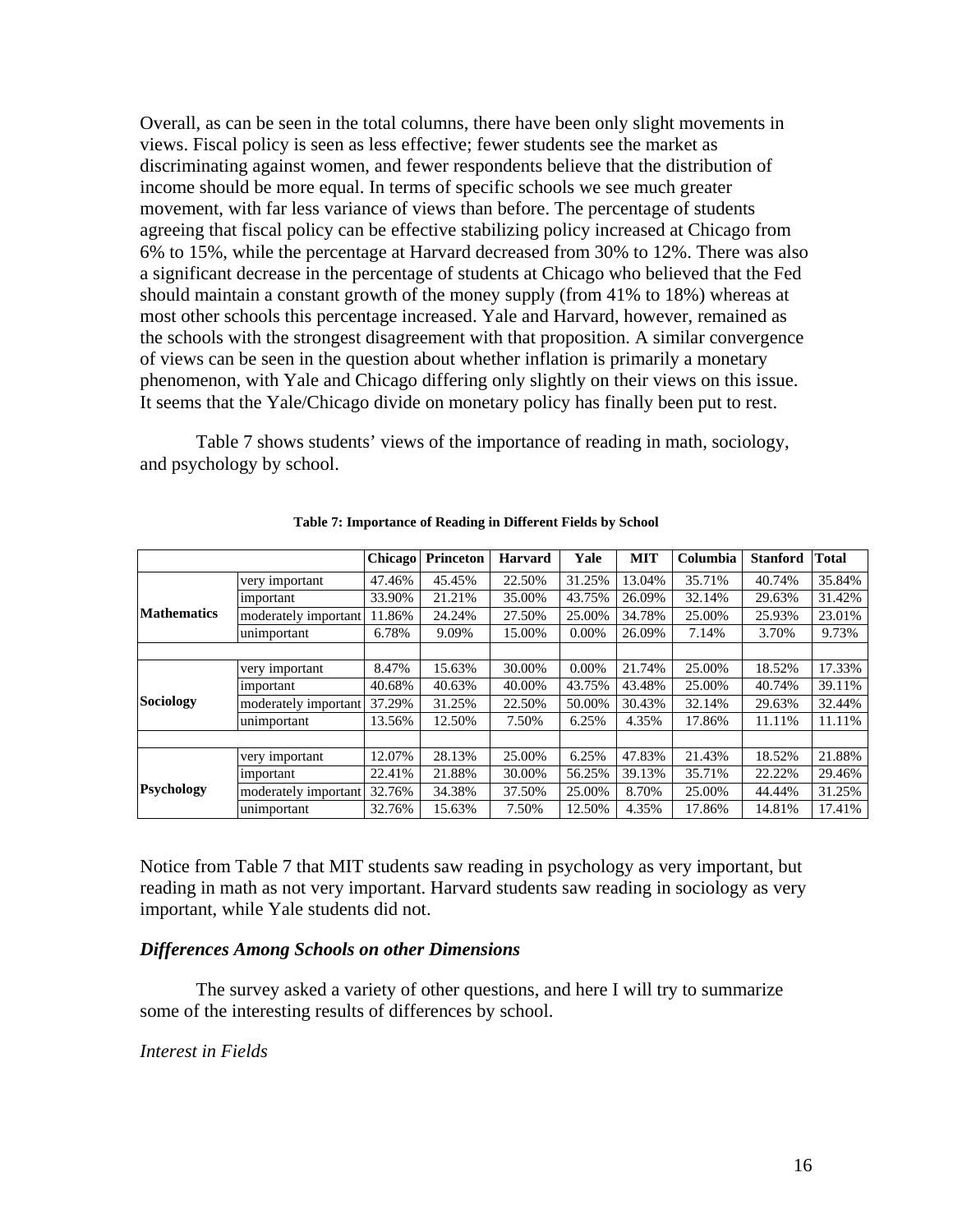Interest in fields differed among schools. Significant differences include great interest in micro at Chicago and Yale, the most interest in international trade at Columbia, the most interest in labor at MIT and Chicago, with the least interest at Yale and Columbia. MIT students had the most interest in urban economics; macro theory was of least interest at MIT, Stanford, and Harvard, and of most interest at Columbia. Public finance was of most interest at MIT and of least interest at Columbia, Harvard, and Yale. Money and banking was of least interest at Harvard and of greatest interest at Princeton. Law and economics was of least interest at Princeton and of most interest at Stanford. Columbia and Chicago had the greatest interest in comparative economic systems.

# *What Put Students on the Fast Track*

The response to what skills put students on the fast track also differed by schools. "Interest in empirical work" was greatest at MIT and least important at Harvard. "Excellence in mathematics" was most important at Princeton and Stanford and least important at MIT, Columbia, and Yale. Columbia had the most students seeing a thorough knowledge of the economy as very important (25%) and a broad knowledge of the economics literature as very important (18%). MIT and Stanford had 0%, and Stanford 4% of their students seeing a broad knowledge of the economy as very important.

### *Use of Optimizing Assumption*

 $\overline{a}$ 

Chicago students were still the most likely to use the notion of individual optimizing behavior with 85% saying they used it very often, although the differences were less than before. Columbia students used it the least with 56% saying they used it very often.

### *Where Students Want to be in 15 Years.*

Students at Harvard and Yale were much more likely (75%) to want to be at a major university, whereas MIT and Columbia (39% and 46% respectively) were less likely to want to be at a major university and more likely to want to be at an institution involved in economic policy making. MIT also had the largest percentage wanting to be at a good liberal arts college, 17% compared to an average of 9%. Students at Chicago and Columbia were much more likely to want to be research assistants or teaching assistants than were students at other schools, which is most likely explained by the different support levels of these programs[.](#page-17-0)<sup>9</sup>

<span id="page-17-0"></span><sup>&</sup>lt;sup>9</sup> Columbia has recently changed its practice, reducing the number of admitted students and providing more long-term support for a larger number of those admitted. Chicago remains the one top school that accepts a large number of students without support, and reduces the number somewhat in core examinations, although in the interviews, and in discussions with faculty at Chicago, that weeding out is less than it is sometimes rumored to be. Chicago remains the largest program. Columbia, which was a large program, now has a much smaller program.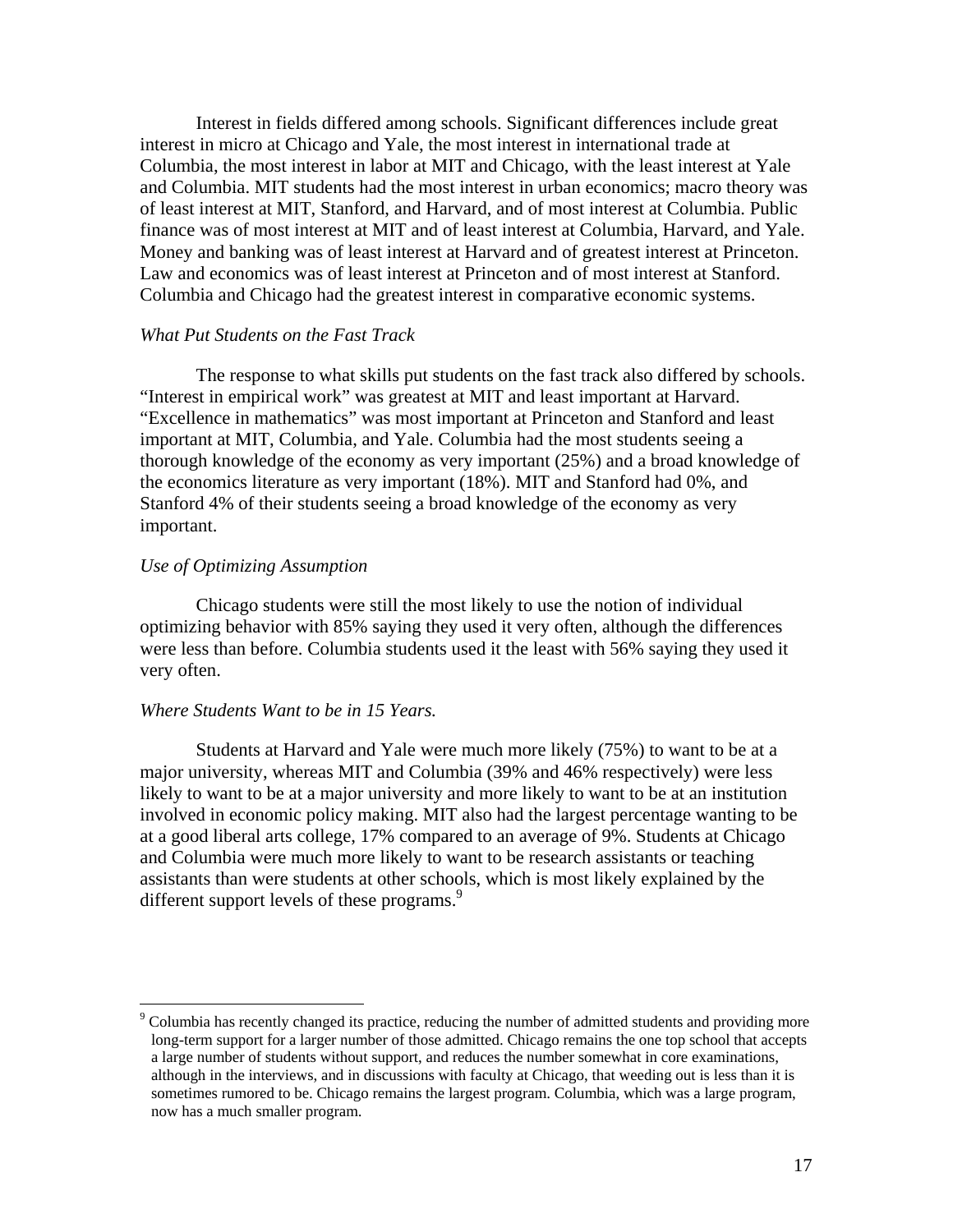### *Stress*

Chicago students found course work most stressful (42% found it very stressful<sup>10</sup>); this is not surprising since the core exams weed out students at Chicago much more th[an](#page-18-0) they do at other schools. Harvard students found it least stressful (20%). Chicago students also found their financial situation most stressful (18%); Harvard students found it least stressful (2%); Columbia students found the relationship with faculty most stressful (22%); Princeton students found it least stressful (0%); Most students did not find the mathematics very stressful; the most stress was felt at Stanford, Princeton, and Columbia, with Harvard, MIT, and Yale having almost no students finding the math very stressful. Chicago found maintaining a meaningful life outside of school most stressful (31%); MIT students found it least stressful (9%). Columbia students found conflict between course content and interest most stressful (26%); Harvard students found it least stressful (7%).

#### *Opinions*

Stanford students saw problem solving as most important (69% found it very important<sup>11</sup>); Columbia saw it as least important (32%). MIT students saw empirical research [as m](#page-18-1)ost important (50%);. Harvard students saw it as least important (15%). Princeton students saw excellence in mathematics as most important (48%); MIT students saw it as least important (17%);.Columbia students saw having a broad knowledge of the economy as being most important (25%); Yale students saw it as least important (0%).

#### *Areas of Interest*

1

Chicago had the greatest interest in micro theory (53% had great interest<sup>12</sup>); MIT had the least (18%). MIT had the most interest in labor (45%); Yale had the least (7%). Columbia had the most interest in macro theory (50%); MIT had the least (14%); MIT had the most interest in public finance (45%); Columbia had the least (14%). Harvard and Chicago had the greatest interest in development (47%); Yale had the least (25%). Princeton had the greatest interest in money and banking (41%); Harvard had the least (7%). Stanford had the most interest in law and economics (26%); Princeton had the least  $(6\%)$ .

### **Reflections on the Survey Results**

Since our earlier study in the 1980s, graduate study in economics has been scrutinized and subjected to self-examination and self-criticism by the COGEE Commission in a way that few disciplines have. (Krueger et al. 1991; Hansen,1991) However, almost none of the COGEE commission recommendations were adopted, and in large part graduate economics training was unaffected by the report. Despite the lack of change in graduate economics education, as I think this survey shows, economics has

<span id="page-18-1"></span><span id="page-18-0"></span>

<sup>&</sup>lt;sup>10</sup> The percentages reported in this section are the percentages finding math very stressful.<br><sup>11</sup> The percentages reported in this section are the percentages finding a skill as very important.<br><sup>12</sup> The percentages repo

<span id="page-18-2"></span>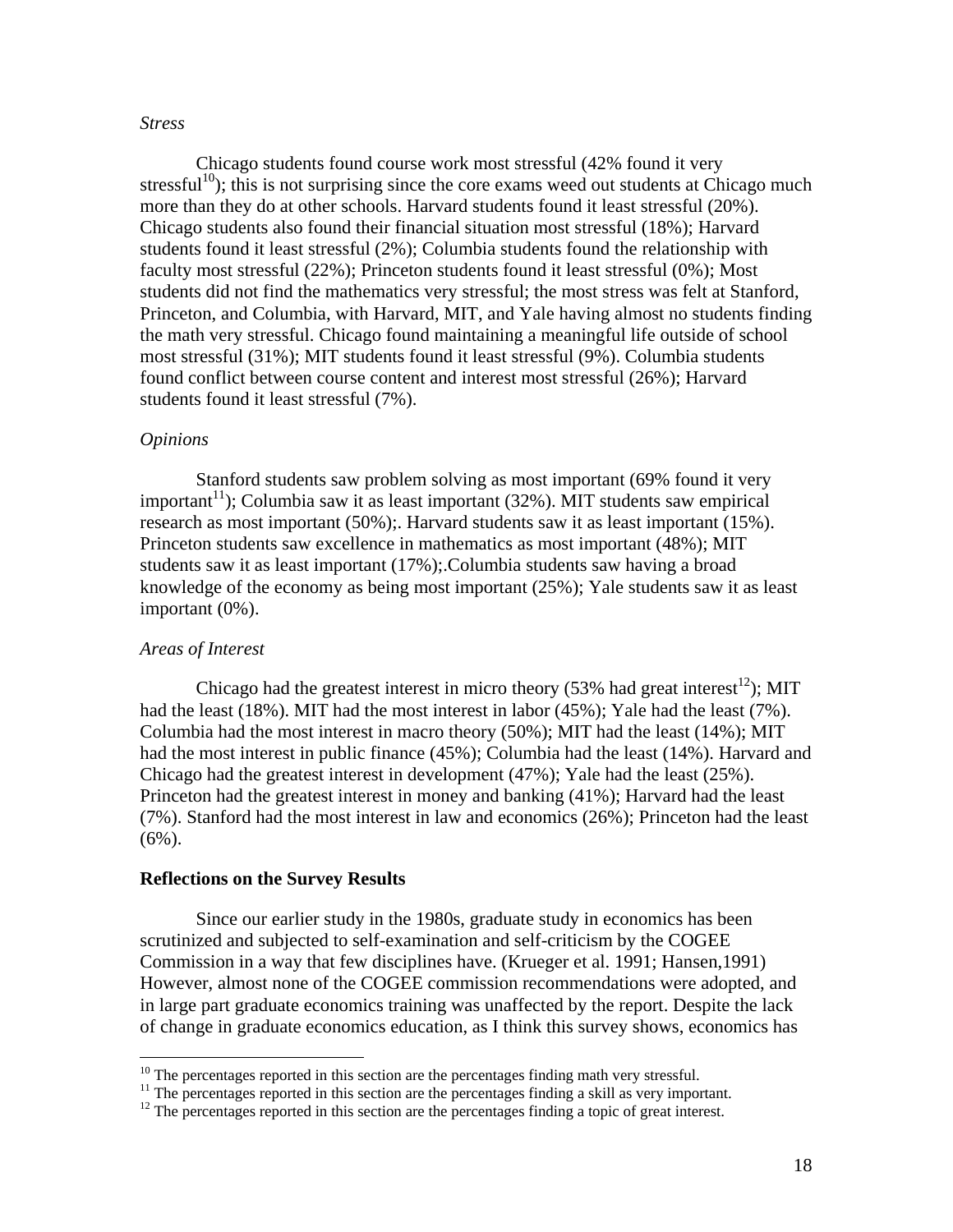changed significantly since the 1980s, and graduate students today are happier with their training than they were.

One reason is that there has been a change in the way economics is done, and the view that economists have of themselves. Economics, today, is more consciously empirical than it was, and while it is more mathematical, the mathematics that it uses are more likely to be applied mathematics rather than pure mathematics. Institutional economics has made a comeback, albeit in a quite different form than before. Rigid behavioral assumptions have become less sacrosanct; behavioral economics and experimental economics have blossomed, and while they are not center mainstream, they are clearly at the edge of mainstream.

A major reason for the change is technological change; econometrics has become far more sophisticated, allowing students to pull more information out of data. Another reason is that methods of bringing theory to the data have increased as economists have become less rigid about their approaches to theory and to empirical work.<sup>13</sup> One student expressed it this way: "I think empirical work is becoming the dominant [stra](#page-19-0)nd of microeconomics. We have the computing power, we have the data sets, we understand identification issues, and the combination of the three makes the analysis much more credible than in the past, and therefore more readily consumed by policy makers." Creativity in actually saying something, finding the killer "ap", or the perfect field or natural experiment, has gained in importance, and pure technique has faded in importance. As another student put it, "Mathematical ability is great, but creativity is much more important."

The methodological debates of the 1970s and 1980s, which pitted neoclassical economics against heterodox economics, have faded, and the perception of a rigid neoclassical economics has been replaced by an eclectic mainstream whose central theme is "What can you tell me that I don't already know?" The view of what has happened in graduate economics education was captured by a student in his responses to two questions. First, in response to a question of what he most disliked about graduate school, he stated, "Being made more cynical than most would think possible. It is like seeing the inside of a sausage factory." But in answer to the question of whether economists have a relevant role in society that same student answered, "Yes, they are the only careful, structured, empirical thinkers on most economic, political, and social issues."

#### *Issues of Concern*

<u>.</u>

Although the students are generally satisfied with economics, serious issues about graduate education in economics remain open. Many of these issues were noted by the COGEE commission. The first issue is in who is becoming an economist. An important reason for the more positive attitude of the students is not a change in what is done in graduate economics education, but a change in who is becoming an economist. The

<span id="page-19-0"></span><sup>&</sup>lt;sup>13</sup> When I did the first study, because I was handing out a survey a well-known economist asked me whether I had given up economics. Since that time, a number of economists have begun using survey techniques (Blinder et al, 1998; Bewley 1999) although survey data is still questioned than is other type data. (Easterlin 2004)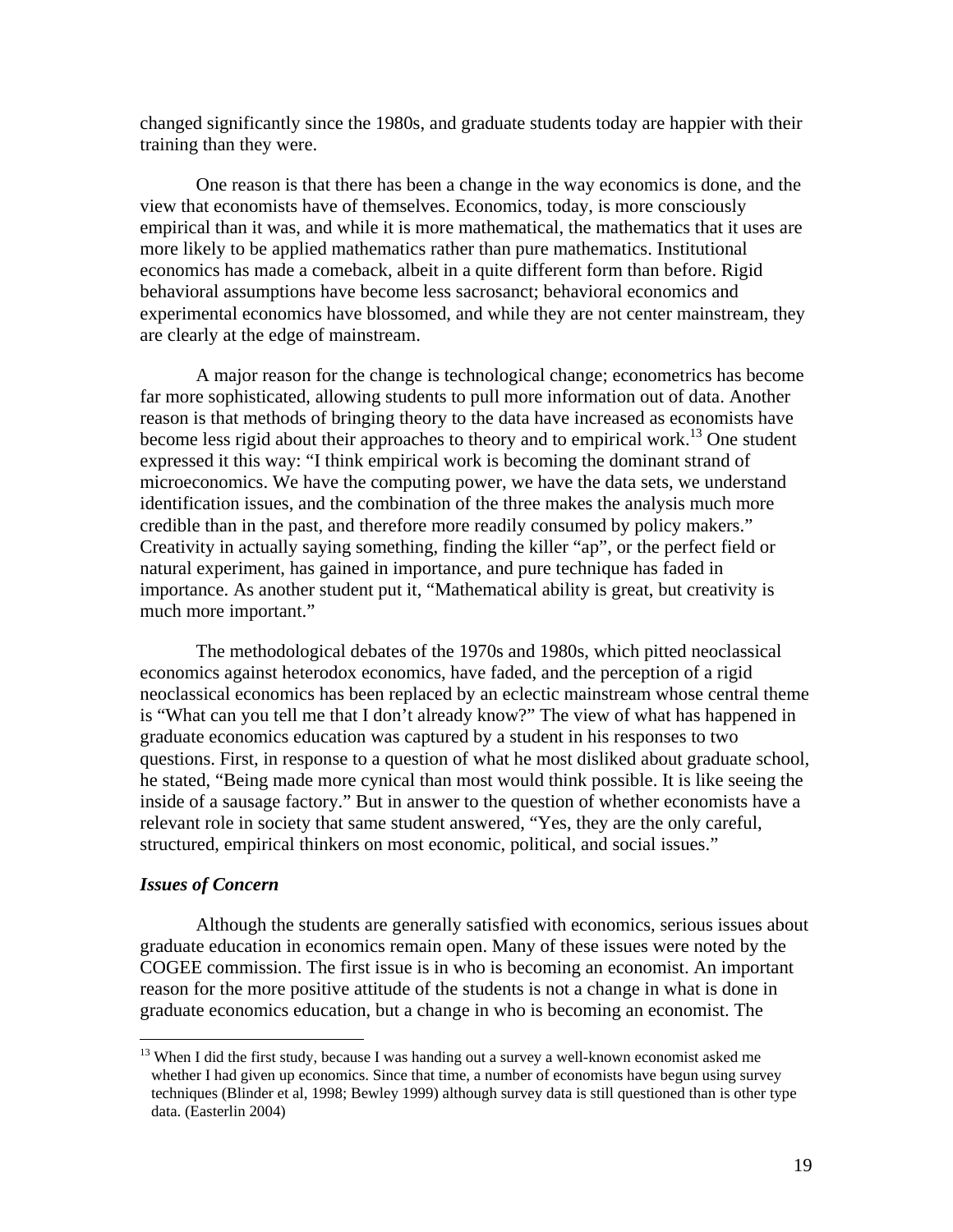selection process is much more efficient than before. In part that is because the information provided to incoming students is much better. In the early 1980s students went into graduate economics study thinking that it would be like undergraduate school; today almost all students know better.<sup>14</sup> This means that students have been prescreened to be comfortable with the mathemati[cs i](#page-20-0)n the program. Similarly, graduate schools know better what they are looking for, and select students who are comfortable in the approach that will be taught. The result is a better fit and a more satisfied student body. That prescreening, however, comes at a cost since it likely eliminates those parts of the applicant pool who rank high on creativity and vision, but who either find the mathematics sterile, or do not have the mathematical ability.<sup>15</sup> The Easterlins, Norths, Olsens, Streetens, Tullocks, and even the Friedmans are far [les](#page-20-1)s likely to be replicated.

Since the prescreening is necessary because of the structure of the core, a second issue is the structure of that core. The COGEE report argued that these core courses should teach "those things common to all economists" and be regarded as "the concern of the entire department." (Krueger et al. 1052) There is much ambiguity in the phrase "those things common." Most schools have interpreted "those things common" to mean a set of techniques, and the core teaches the students the common techniques. But there is another interpretation of "those things common" and that is that what is common is a reasoning process. It is not the techniques economists use but the way they approach problems. The economic method that is common to all economists is an imaginative combination of insights and reasoning that emphasizes intuition of how incentives matter and how institutions really work.

The two interpretations are, of course, somewhat connected; certainly statistical methods are common to both But the economic reasoning concept of commonality (1) relies on a less formal set of models than are often taught in the core courses of graduate school today, and (2) emphasizes the relationship of those models to real-world observations much more than does the "technique" interpretation of "those things common."

Robert Solow provides one justification for focusing on highly technical models in the core. He writes, "In economics I like a man to have mastered the fancy theory before I trust him with simple theory. The practical utility of economics comes not primarily from its high-powered frontier, but from fairly low-powered reasoning. But the moral is not that we can dispense with high-powered economics, if only because highpowered economics seems to be such an excellent school for the skillful use of lowpowered economics." (Solow 1964: 7, 8) He may be correct, but if that is the justification, it is definitely worth exploring whether there are other screening devices that could serve the same purpose.

One school, Chicago, stood out in teaching a reasoning-based, rather than a technique-based, core micro. The core micro at Chicago was more applied; it focused on

 $\overline{a}$ 

<span id="page-20-0"></span><sup>&</sup>lt;sup>14</sup> A former chair of a major department once told me that I have discouraged more students from going on in economics than any other person has; I take that as a compliment because it means that the students going on are more likely to be those who really want to go on. 15 I discuss this issue in Colander (1994)

<span id="page-20-1"></span>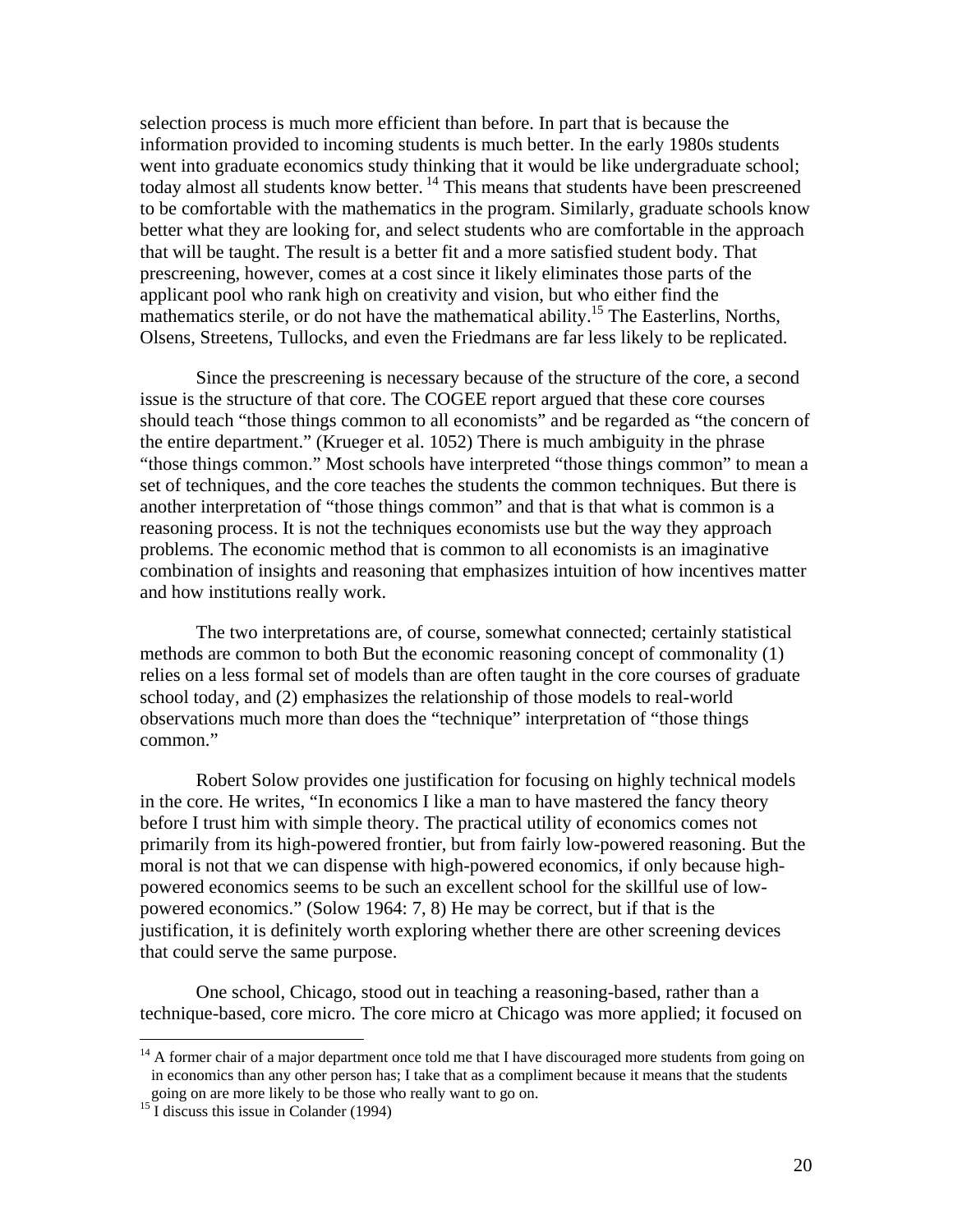<span id="page-21-0"></span>giving students a sense of economic reasoning rather than techniques. The students reveled in the difference. When I mentioned the possibility of their learning more standard micro, most students strongly objected. One student stated what seemed a common view: "In micro I really like the perspective that they have here; there are a lot of schools where they just go through Mas Colell chapter by chapter. I'd much prefer a course where you don't go through a single chapter of that book." That economic reasoning approach to micro was strongly missed at other schools. For example, one Princeton student stated, "We don't learn price theory in the first year, or get introduced to the models we use in the field courses. In applied courses we do a lot with price theory and I was frustrated that that's not part of the core anymore." Students at other schools made similar remarks. Were students to vote, they would strongly favor a core that focused on economic reasoning rather than economic technique, and which better tied in with upper-level field courses.

One of the reasons the core is not tied to field courses relates to another COGEE recommendation that has not been followed. COGEE argued that the core should be the concern of the entire department. It may well be desirable, but it seems that the departments have allocated control of the content to a subset of individuals, and that subset has allocated control of subparts of the core to each of the individuals of the subset. By that I mean that what students are held responsible for is what the teacher of that sub-course chooses to teach. Again and again in the interviews students remarked that what they learn depended on who was teaching that particular year. They said that if one fails the core exam, one has to retake the entire course, because the next year the content of that core would change so much. Thus, the impression I got was that what is called the core is generally an introduction into the approach and techniques taken by the professors who are teaching that semester.

Thus, the core is not what most outside observers would call a core; instead it is a hurdle for students to jump through, and what is common among economics graduate students is that they have the ability to jump over that hurdle. In the last study, we detected a strong objection among students to being made to jump over this hurdle. This time there is less concern about jumping over those hurdles, because departments have preselected better hurdlers, and because the core exams are structured so that even those who are not interesting in this type of hurdling can make it over. What I mean by this is that with few exceptions at these top schools, the mathematical backgrounds of the students are very strong; they can pass the exams that are set if they decide it is worth doing. Even those who question whether it is worth doing can still pass the exams because the exams are structured sufficiently closely to the problem sets so that a bright mathematically-oriented students who study those problems sets hard enough are able to pass even if they are not totally comfortable with the techniques. One Princeton student made a typical remark "The first year is pure theory. I frequently was doing stuff that I had no idea why I should care about it." Students are highly cognizant of how the exams are structured, and can devise strategies to pass the exam at the required level, even as they are unclear about what they are learning[.](#page-21-0)<sup>16</sup>So the core courses do not pose an

 $\overline{a}$ 

<sup>&</sup>lt;sup>16</sup> One of the interesting discussions I had with students concerned the greater anxiety of women students about the core exams. The male students in the interview could not understand the women's anxiety since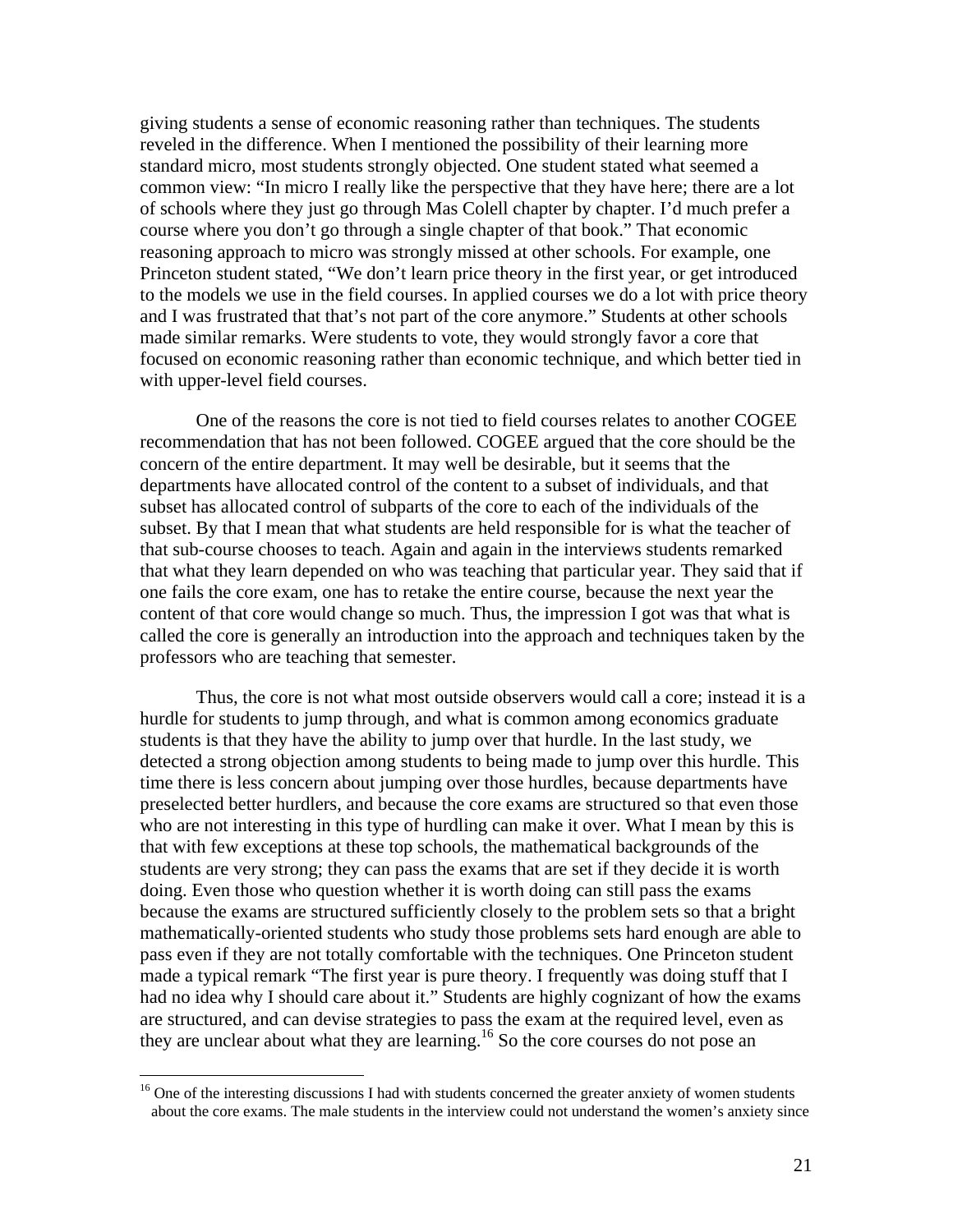insurmountable hurdle, which leads to happier students. But the question remains whether the core courses are serving the role that most economists would want core courses to play.

A third issue concerns what subjects are in the core, specifically: with the evolution of thinking in macro, whether macro belongs in the core at all. When we did the last study, new classical economics was in it infancy, and while schools differed enormously in their views on both macro and macro policy, much of the core macro course concerned macro policy. This study shows that that is no longer the case. Most of the macro courses never discussed macro policy, and since micro students never take advanced field courses in macro, they are taught no macro policy. The students told me that the differences in policy views on macro that showed up in the survey did not reflect what they were taught about policy in macro, since they were taught almost nothing about macro, but reflected their undergraduate training. When asked about survey results showing that his school had changed its view on policy, one student stated, "I think that in the macro course we never talked about monetary or fiscal policy, although it might have been slipped in as a variable in one particular model, but that wasn't the focus, so it didn't come from the courses." Another stated, "Monetary and fiscal policy are not abstract enough to be a question that would be answered in a macro course."

In short, the macro that is taught to the students in the core has lost touch with both policy and empirical evidence, even though it was the problem of relating theory to empirical evidence that led to much of the change in macro.<sup>17</sup> That sense of macro is not being conveyed to students. Instead they are presented with [dy](#page-22-0)namic optimal control theory and Euler equations.

Macroeconomists will be quick to point out that that this is not the case; much of the evolution in macro occurred precisely because macroeconomists were trying to bring the models to the data, and that there are enormous amounts of serious empirical work going on in macro on that issue; the debate about calibration techniques is an example. My point here is not to criticize or discuss the state of macro; my point concerns the perception of macro that students get from what they are presented in the core. Whereas in micro and econometrics, the students can accept learning esoteric techniques because they hear from upper-level students that in the field courses they may use those techniques; in macro that is not the case. As one Princeton student remarked, "I would still be hard pressed to tell what any of the tools I learned in macro were for. In micro and econometrics I also initially felt that, but by the second year, things I tried to do before I came here started to make more sense. I was able to construct the models better, and I was able to apply the tools; that was not the case in macro." In many ways macro theory today is advanced dynamic general equilibrium price theory, and, as such a strong

the rational expectation was that everyone was going to pass. The women agreed, but said that they still felt uncomfortable because they did not really understand what was going on; the male students didn't

<span id="page-22-0"></span>understand either, but since they were confident they could pass the exam, were not concerned about it. 17 At one school that had a department-written exam, I heard that a policy-oriented economist who was not teaching in the core wrote a question for the core macro exam about the likely effect on the economy of a change in interest rates. Almost all students taking the exam had no idea how to answer it. The question was discarded, and the department moved away from department-written exams.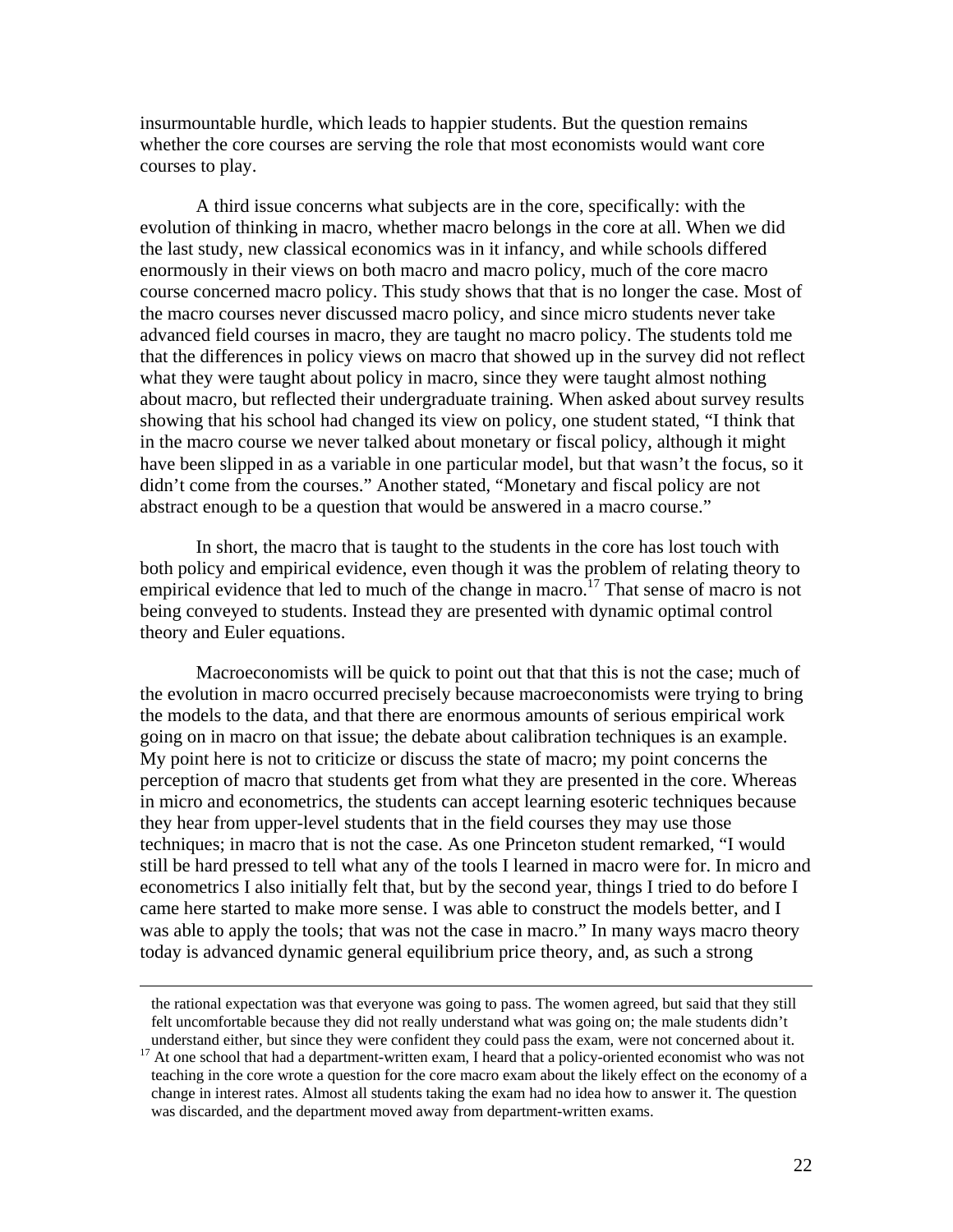argument can be made that it does not belong in the core; it should be seen as an advanced upper level course.18 Eliminating macro from the core would free up resources to teach more econometrics [and](#page-23-0) statistics, which would serve the same "hurdle" function that the core macro course does currently, but also provide students with more tools for bringing the models to the data[.](#page-23-1)<sup>19</sup>

Another issue with the core concerns the breadth as opposed to the depth of the courses. The COGEE report called for a balancing of breadth and depth in the core. That clearly hasn't happened; the core focuses on depth, not breadth, except as provided by the division of the courses into subcomponents taught by different professors. The core courses provide little context for why those techniques that the students are learning are important, or why they have developed. The core courses almost never survey the field, nor do they attempt to put the ongoing debates in context. They make almost no attempt to provide a knowledge of the field that would translate beyond the particular professor's approach. It follows that students have little sense of background to the debates or the techniques and do not understand why they developed, and what use they are. Instead, the students are thrown into the particular approach, and a particular technique, and told to learn it. What the professors are doing is often interesting, and exciting, so the students are generally comfortable with the course as long as they know that they will be able to pass the exams. Since the core exams are generally repetitions of the core course exams, and are graded by the same professors who taught the course, not by the department or by an outside group of examiners, the students can pass the exams without much trouble, which is why they can accept the situation[.](#page-23-2)<sup>20</sup>

This breadth issue is of special interest to me as an employer of graduates of these schools. Liberal arts schools, such as mine, need macro economists who have some knowledge of macro institutions macro policy and some sense of the history of macro.<sup>21</sup> Job candidates who have studied macro in top schools often have almost no training i[n](#page-23-3)  such issues.

# **Conclusion**

 $\overline{a}$ 

Despite the problems with the core, the students were generally more positive on economics than they had been. All the problems and stress that go along with getting a Ph. D. are still there, but, in my view, this time, that stress reflected the normal level of

<span id="page-23-0"></span><sup>&</sup>lt;sup>18</sup>What does, it seems to me, belong in the core is a course that is centered around macro policy issues, not macro theory and the problems of relating that theory to the empirical evidence; that, I suspect, would be

<span id="page-23-1"></span>to large a change to even entertain.<br><sup>19</sup> Specifically, its place in the core can be replaced by additional training in the various time series, cointegration, VAR, and nonparametric econometric techniques that may be useful in bringing the macro models to the data, or at least bringing the data to policy. In my view, exciting developments are occurring in Europe in general to specific econometrics, yet almost none of the students I interviewed had any knowledge of these developments.<br><sup>20</sup> I gave my alternative proposals for structuring and grading the core in Colander and Brenner (ed) (1992).

<span id="page-23-2"></span>They involve outside examiners, or a general exam, given by the department, based on a reading list, but without specific lectures, which students would have to pass as part of their training.<br><sup>21</sup> Stock and Hansen (2004) discuss the training of economists from the perspective of employers, strongly

<span id="page-23-3"></span>arguing that graduate training does not fit the nature of the policy jobs that many economists take.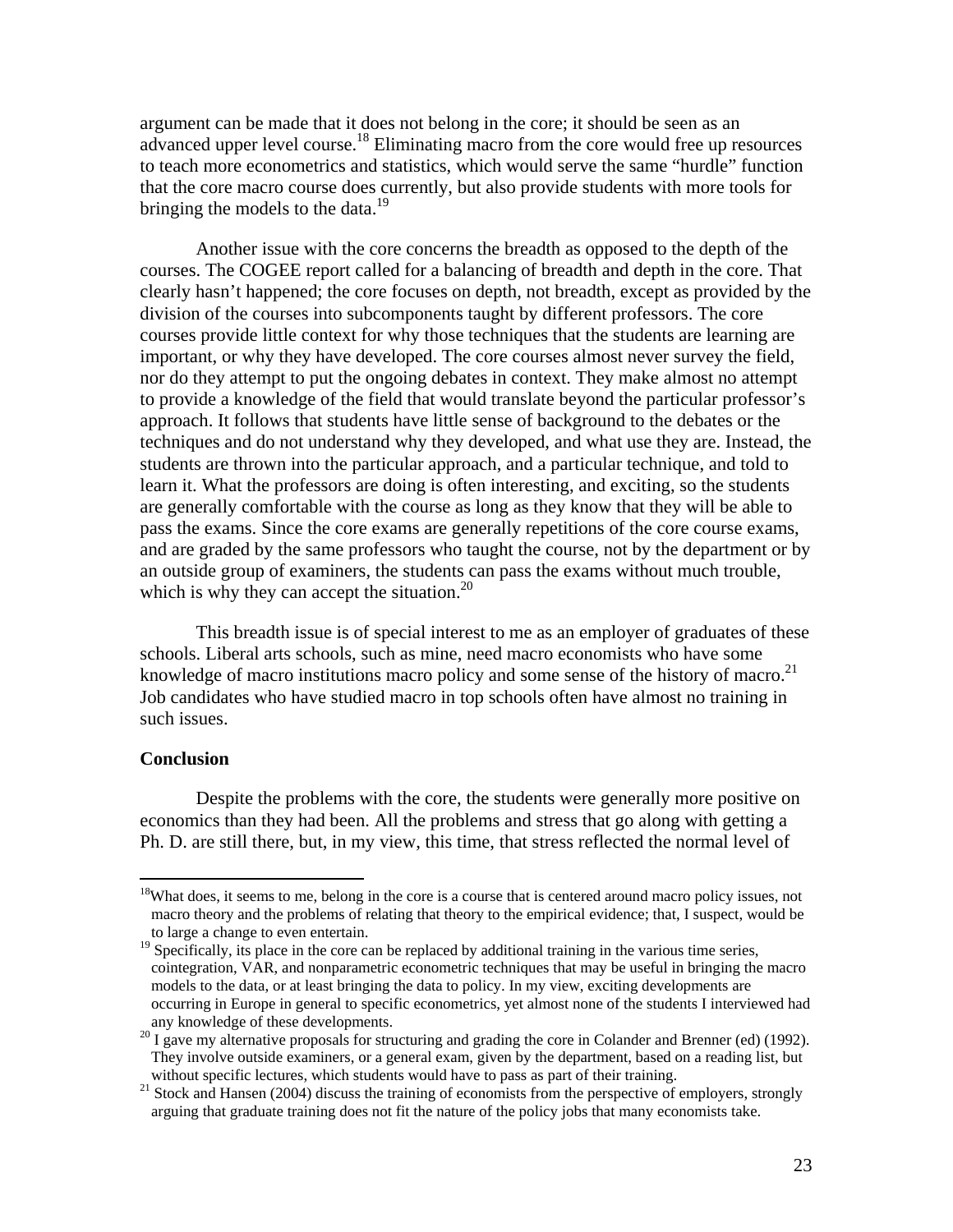concern, not the deeper concern that I detected in the students in our previous study. This change can be seen in the failure of the recent "Post Autistic" French economics student revolution to make any waves in the United States.<sup>22</sup> Most students in the United States were unaware of that revolt, and those who were a[war](#page-24-0)e of it, felt that it was not especially relevant to their concerns. The reason is that the U.S. students were reasonably happy with their education and with economics. U.S. students feel they are learning useful tools, and that they are entering into a profession that is respected, and has something to say.

I am known as a critic of graduate education in economics, and, I suspect that by reading my view of the core that view will be reinforced. But my critique in this study is quite different from my critique of twenty years ago. Then, my critique was not only of economics graduate education, but also of economics—its rigidity of assumptions, its lack of empirical grounding, and its failure to bring the models to the data in a serious way. That is not my critique this time; economics has changed, and, in my view, it is attempting to bring the models to the data in a much more meaningful way than it used to.

In what economists do and value, theory is no longer constrained by strict modeling assumptions and the need to make models fit a certain approach and in a certain way. Theory for the sake of theory has been reduced. But, as can happen as technology changes, the pedagogical institutional structure has not kept pace with the changing research technologies. So my critique of economics now is not about economics, but about pedagogy—specifically the structure of the core in graduate education. If, as the students strongly noted in the interviews, creativity and economic reasoning, not mathematics, is the core of economics, then it seems reasonable that the core courses should focus on creativity and economic reasoning and not technique.

 $\overline{a}$ 

<span id="page-24-0"></span> $^{22}$  About the same time that I was doing this survey, French graduate education was going through a student revolt. (See Fullerton 2003.) The complaints of the French students were, in many ways, the same complaints of critics of US education in the 1980s—that it was unempirical, and that it lacked connection to the real world.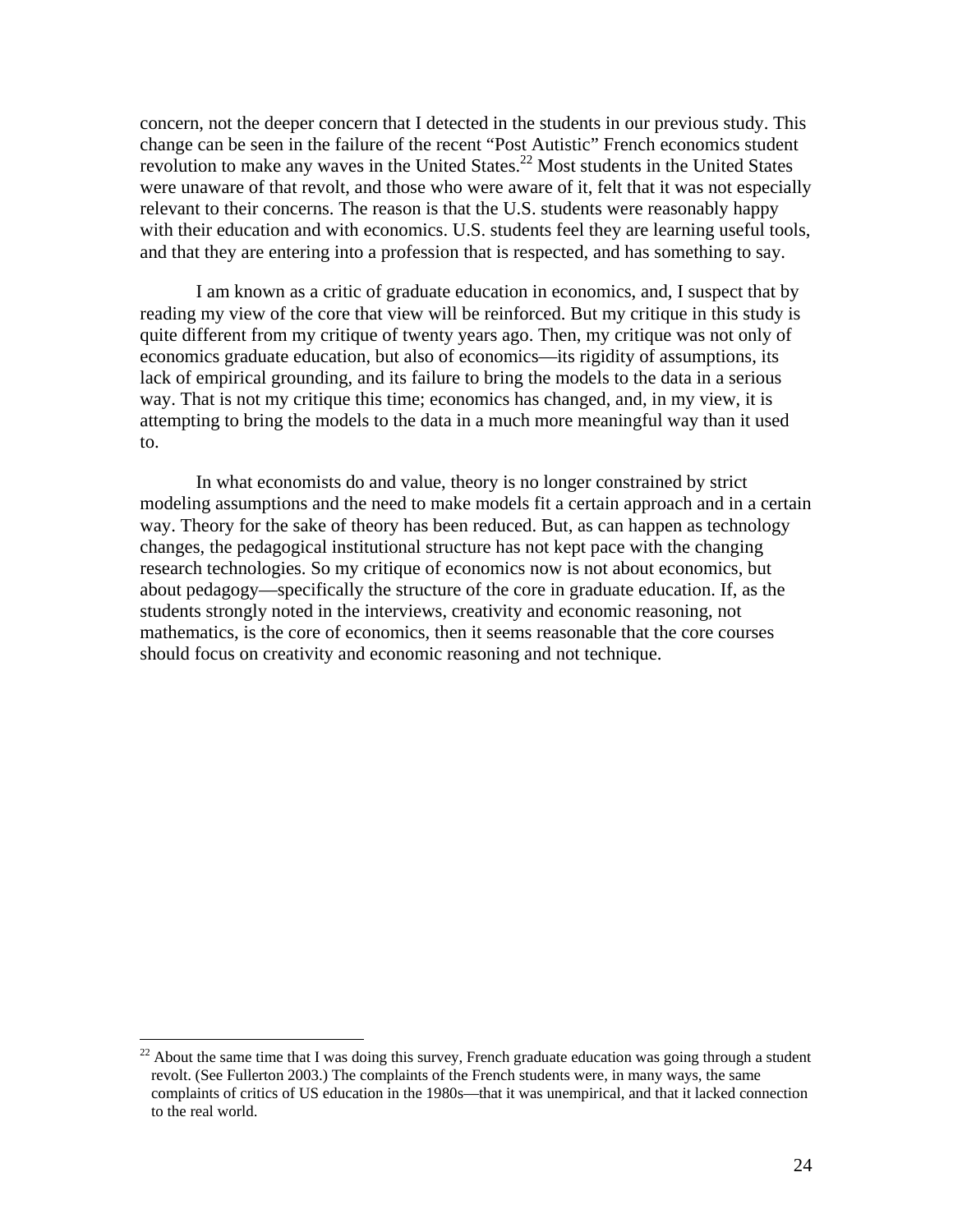# **Appendix A**

#### **Methodology of the Questionnaire**

The questionnaire was distributed in 2001-2002 in Princeton and the 2002-2003 school year at the other schools. The total number of respondents was 231 from an estimated population of 600-800, an approximate 33% response rate, normal for this type of survey. The survey was identical to our 1985 survey and took students anywhere from 15 minutes to more than an hour to complete. The distribution of respondents by year by school was Chicago 26%, Princeton 15%, Harvard 18%, Yale 7%, MIT 10%, Columbia 12%, and Stanford 12%. The distribution by year was first year 22%, second year 25%, third year 19%, fourth year 14%, and fifth year or more 20%

The academic coordinators at the various schools distributed the survey. It was placed in student mailboxes and students were asked to return it to a central return point. Students were reminded to varying degrees by e-mail from the academic coordinators to fill in the questionnaires, and the differing tenacity of the academic coordinator in reminding students likely accounts for some of the different number of respondents by school. As we stated in the previous study, there is a potential for bias in the surveys; technically-oriented students were probably less likely to answer questionnaires, as were foreign students.

Interviews were conducted with students who agreed to be interviewed and who gave their e-mail address on the questionnaire. They were contacted and a date was set up for the interview. No attempt to insure a random selection of students to interview was done, although in all interviews, I asked the students if they felt they were representative of the views of the larger student population. The interview process differed somewhat from last time, since I did all of the interviews this time, whereas in our earlier study Arjo Klamer did a number of them.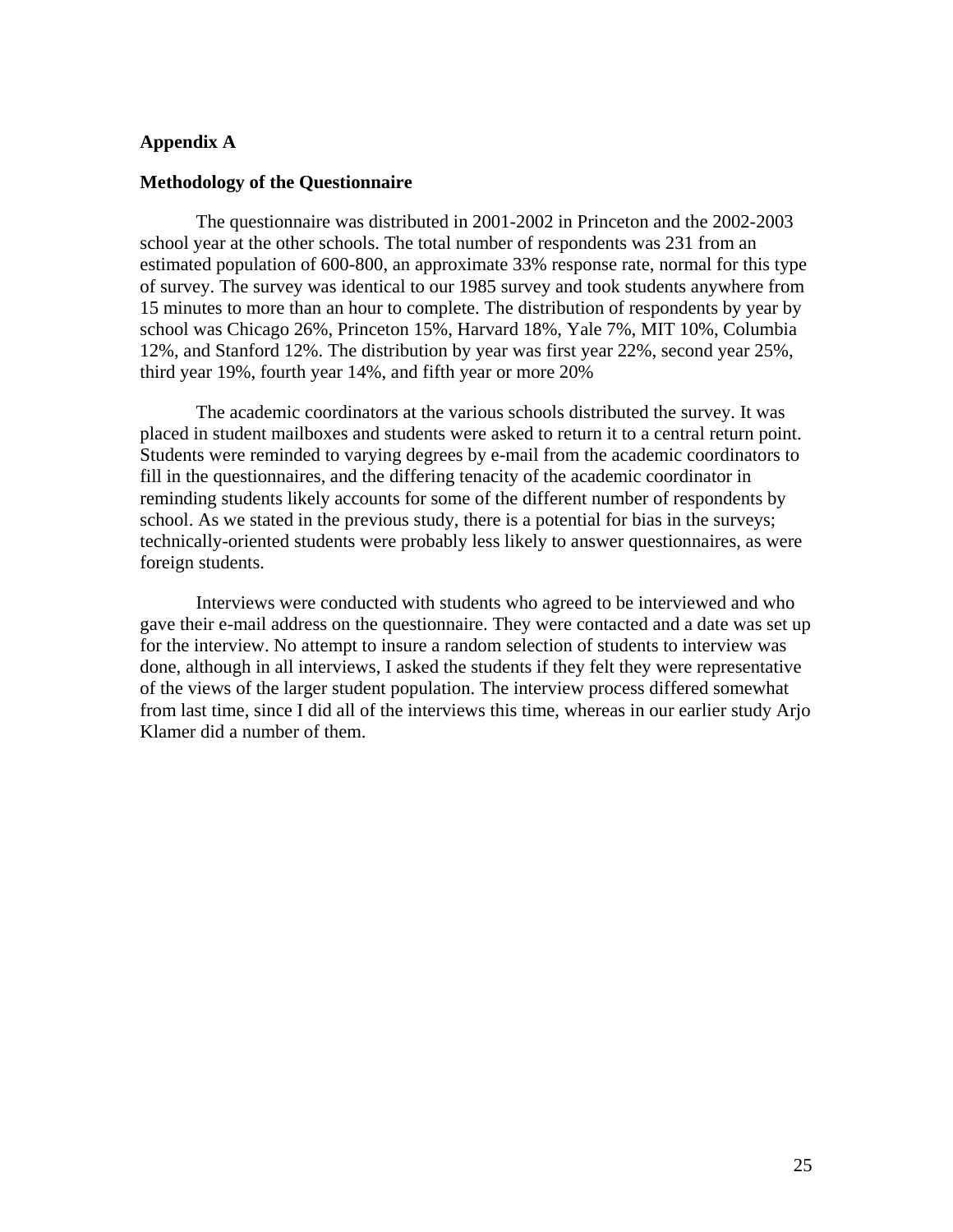# **Bibliography**

- Aslanbeigui, Nahid and Veronica Montecinos. 1998. "Foreign Students in U.S. Doctoral Programs" *Journal of Economic Perspectives*. Vol. 12:3 Summer. 171-182.
- Bewley, Truman. 1999. *Why Wages Don't Fall During a Recession*. Cambridge: Harvard University Press.
- Blau, Francine. 2004. Report on the Committee on the Status of Women in the Economics Profession 2003. *Committee on the Status of Women in the Economics Profession Newsletter*, Winter.

Blinder, Alan, et al. 1998. *Asking About Prices*. New York: Russell Sage Foundation.

Colander, David. 1998. "The Sounds of Silence: The Profession's Response to the COGEE Report." *American Journal of Agricultural Economics*, August 80(3). 600- 607.

\_\_\_\_\_. 2002 "The Aging of an Economist." *Journal of the History of Economic Thought*

- Colander, David, and Reuven Brenner. 1992. *Educating Economists*. Ann Arbor: University of Michigan Press.
- Colander, David, and Arjo Klamer. 1987. "The Making of an Economist." *Journal of Economic Perspectives*, Fall 1(2): 95-111.
- Easterlin, Richard. "Economists and the Use of Subjective Testimony" in Richard Easterlin, *The Reluctant Economist.* Cambridge, England: Cambridge University Press.
- Fullerton, Edward (ed). 2003. *Revolution or Evolution: Reflections on the Post-Autistic Movement*. London: Routledge Publishers.
- Hansen, Lee. 1991. "Education and Training of Economics Doctorates: Major Findings of the American Economic Association's Commission on Graduate Education in Economics." *Journal of Economic Literature*, Sept. 29(3): 1054-87.
- Klamer, Arjo and David Colander. 1990. *The Making of an Economist.* Boulder, CO: Westview Press.
- Krueger, Anne, Kenneth Arrow, Olivier Blanchard, Alan Blinder, Claudia Goldin, Edward Leamer, Robert Lucas, John Panzar, Rudolph Penner, Paul Schultz, Joseph Stiglitz, and Lawrence Summers. 1991. "Report of the Commission on Graduate Education in Economics." *Journal of Economic Literature.*" Sept. 1991, 29(3) 1035- 53.

Solow, Robert. 1964. *Capital Theory and the Rate of Return*. Amsterdam: North Holland.